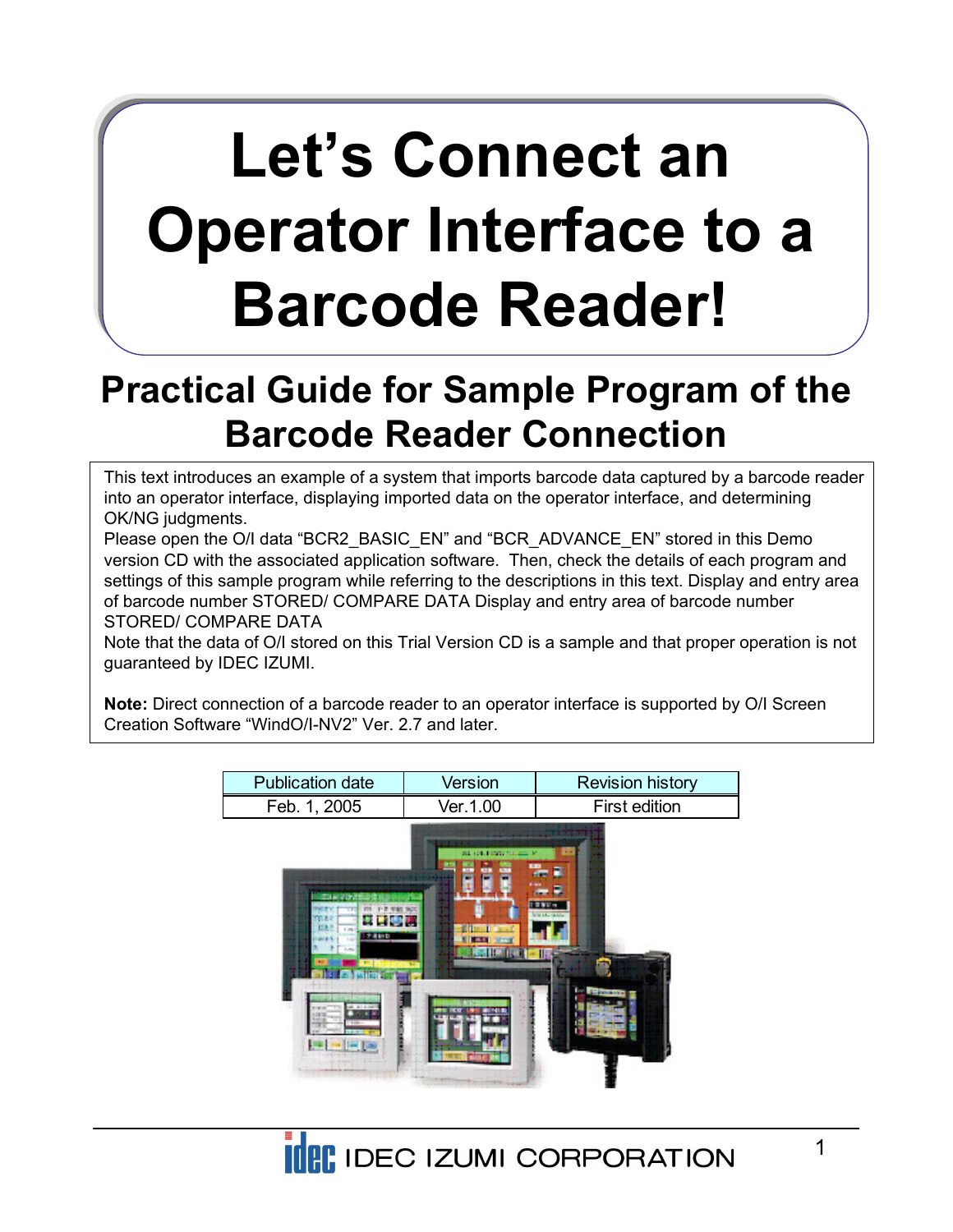# **Table of Contents**

#### **1. System Configurations**

#### **2. Operating Procedures**

#### **3. User Communication Settings**

#### **4. Description of the Program**

#### **5. Advanced Program for Barcode Comparison**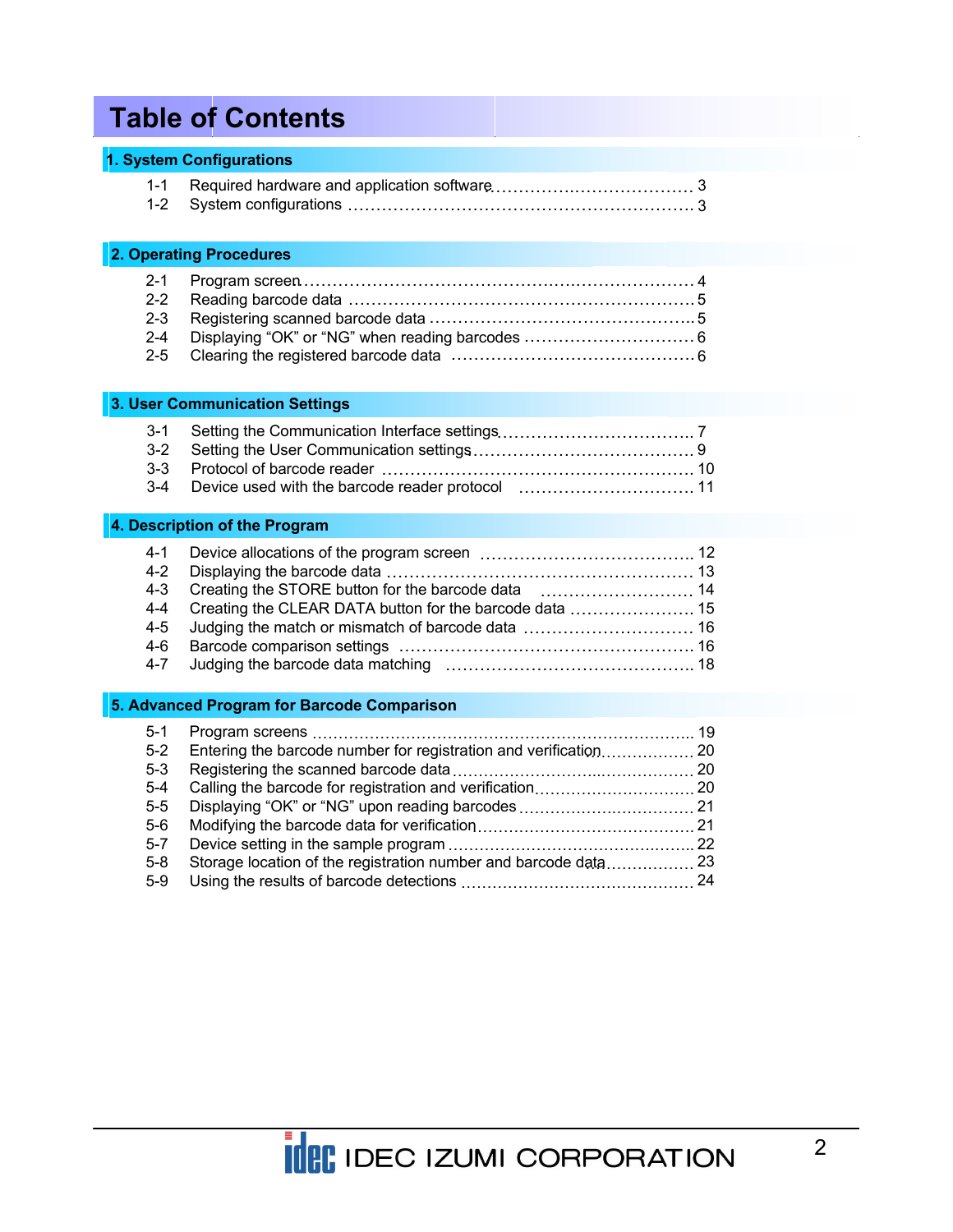# **1. System Configurations**

### **1-1 Required hardware and application software**

| <b>Part Name</b>                                                                                      | <b>Model</b>        | <b>Description</b>                                     |
|-------------------------------------------------------------------------------------------------------|---------------------|--------------------------------------------------------|
| Operator Interface                                                                                    | HG2F-SS22VF         | 5.7" STN Color LCD Type                                |
| HG Series Programming Software<br><b>Programming Software</b><br>HG9Y-ZSS2W<br>(WindO/I-NV2 Ver. 2.7) |                     |                                                        |
| <b>Computer Link Cable</b>                                                                            | FC2A-KC4C           | Computer Link Cable 1C, RS232C Cable (3m/9.84ft. long) |
| <b>User Communication Cable</b>                                                                       | FC2A-KP1C           | User Communication Cable 1C (2.4m/7.87ft. long)        |
|                                                                                                       | <b>GRYPHON D100</b> | Datalogic's CCD Scanner for 1-D Codes                  |
| Barcode Reader                                                                                        | CAB-320             | Datalogic's RS 232C Interface Cable                    |
|                                                                                                       | PG5/110V            | Datalogic's AC Adapter                                 |

### **1-2 System configuration**



D-sub 25-Pin connector socket type Mini DIN 8-pin<br>(HG2F/3F/4F)

Mini DIN 8-pin connector socket type

 25 +5V SG 7 NC 8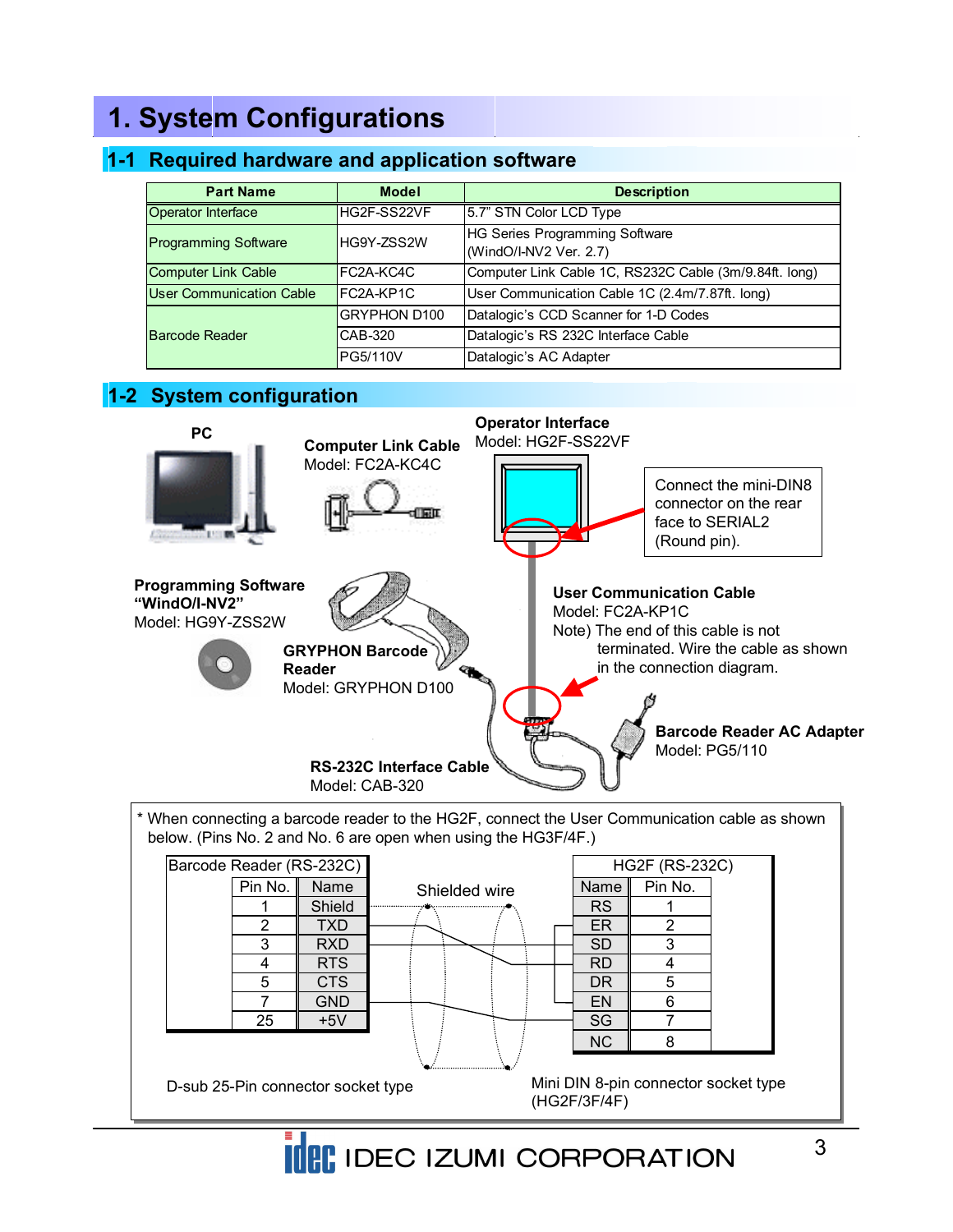### **2. Operating Procedures**

This application software operates as follows: Register one type of 13-digit barcode data to the operator interface, an "OK" is displayed on the screen when the data scanned with the barcode reader matches the Stored Data. Otherwise, "NG" is displayed.

The following are the details of the operating procedure.

#### **2-1 Program screen**

-Base Screen 1: Program Screen-

When the power is turned on, the following Program screen is displayed on the HG2F display. Before activating the HG2F, make sure to connect the HG2F unit to the barcode reader by referring to the illustration in "1-2 System configurations".



| (1) Display area of registered barcode data Displays the registered barcode data.                            |                                                                                                                                 |
|--------------------------------------------------------------------------------------------------------------|---------------------------------------------------------------------------------------------------------------------------------|
| (2) Display area of scanned barcode data  Displays the scanned barcode data.                                 |                                                                                                                                 |
| (3) STORE button used for registering barcode data                                                           | Pressing the STORE button allows you to register<br>the scanned barcode data to the display area of<br>registered barcode data. |
| (4) CLEAR DATA button for clearing the  Pressing the CLEAR DATA button allows you to<br>barcode registration | clear the data of the barcode that has been<br>registered for verification.                                                     |
|                                                                                                              | barcode data matches the scanned barcode data.                                                                                  |
|                                                                                                              | The NG lamp illuminates when the registered<br>barcode data does not match the scanned<br>barcode data.                         |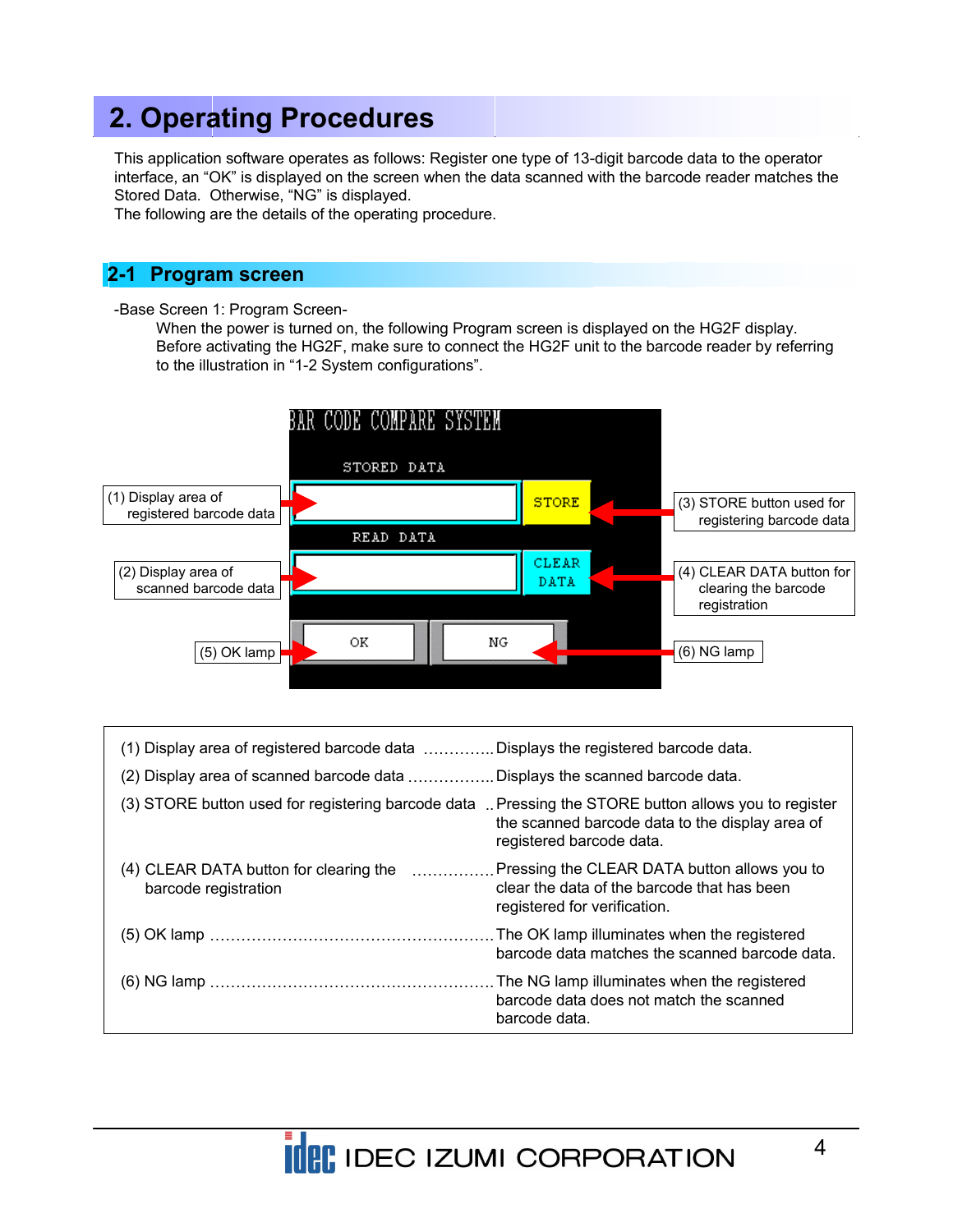# **2. Operating Procedures**

### **2-2 Reading barcode data**

Press the button of the barcode reader connected to the operator interface to scan a 13-digit barcode. On the HG2F screen, the scanned barcode data is displayed in the READ DATA area. The"NG" lamp illuminates because STORED DATA has not been registered.



#### **2-3 Registering scanned barcode data**

Next, register the scanned barcode data as STORED DATA.

Pressing the STORE button will transfer the barcode data displayed in the READ DATA area. At the same time, the "OK" lamp illuminates because the READ DATA matches the STORED DATA.

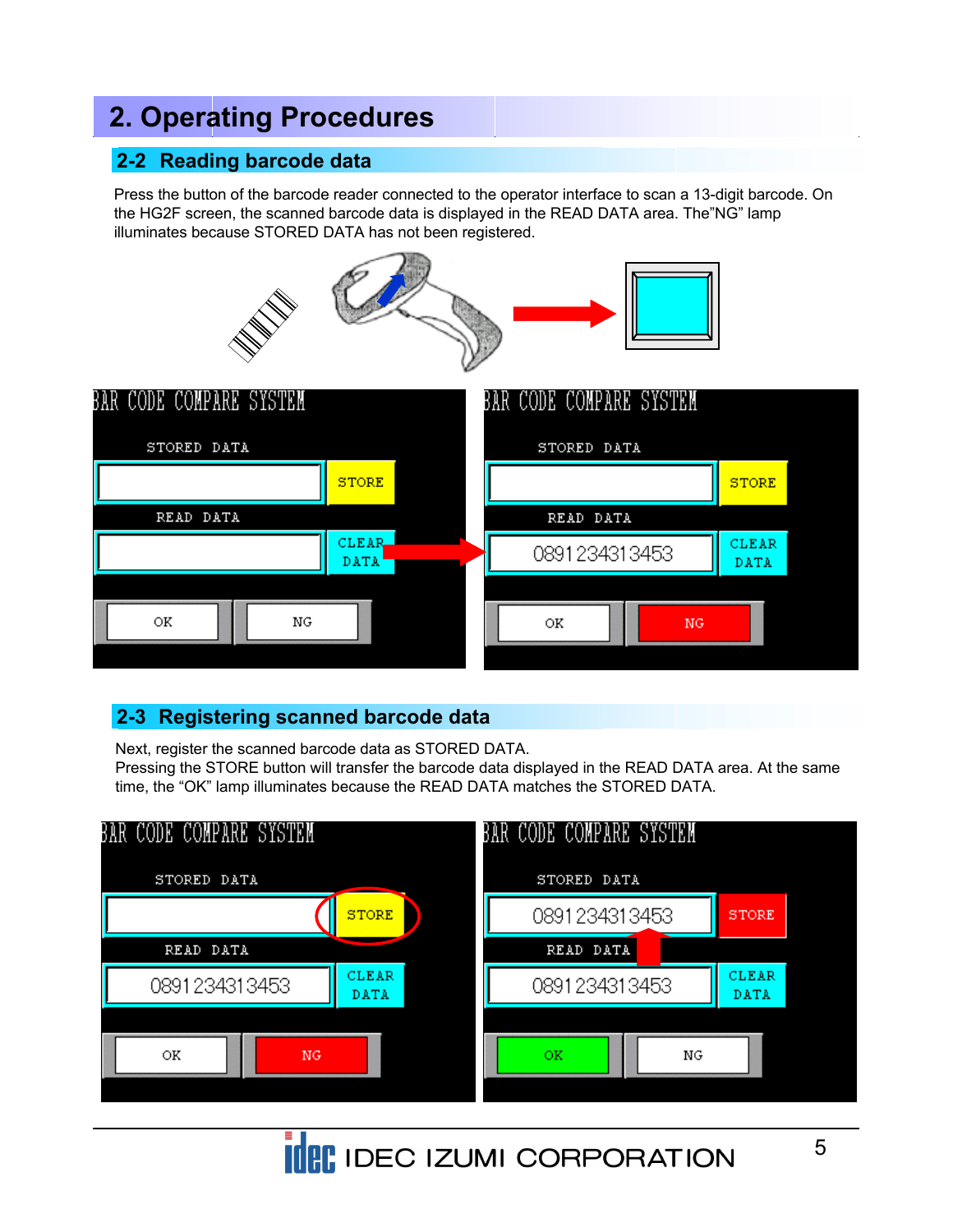# **2. Operating Procedures**

### **2-4 Displaying "OK" or "NG" when reading barcodes**

The "OK" lamp illuminates when the READ DATA matches the STORED DATA. The "NG" lamp illuminates when the READ DATA does not match the STORED DATA.



### **2-5 Clearing the registered barcode data**

Pressing the CLEAR DATA button will clear the barcode data registered as the STORED DATA.

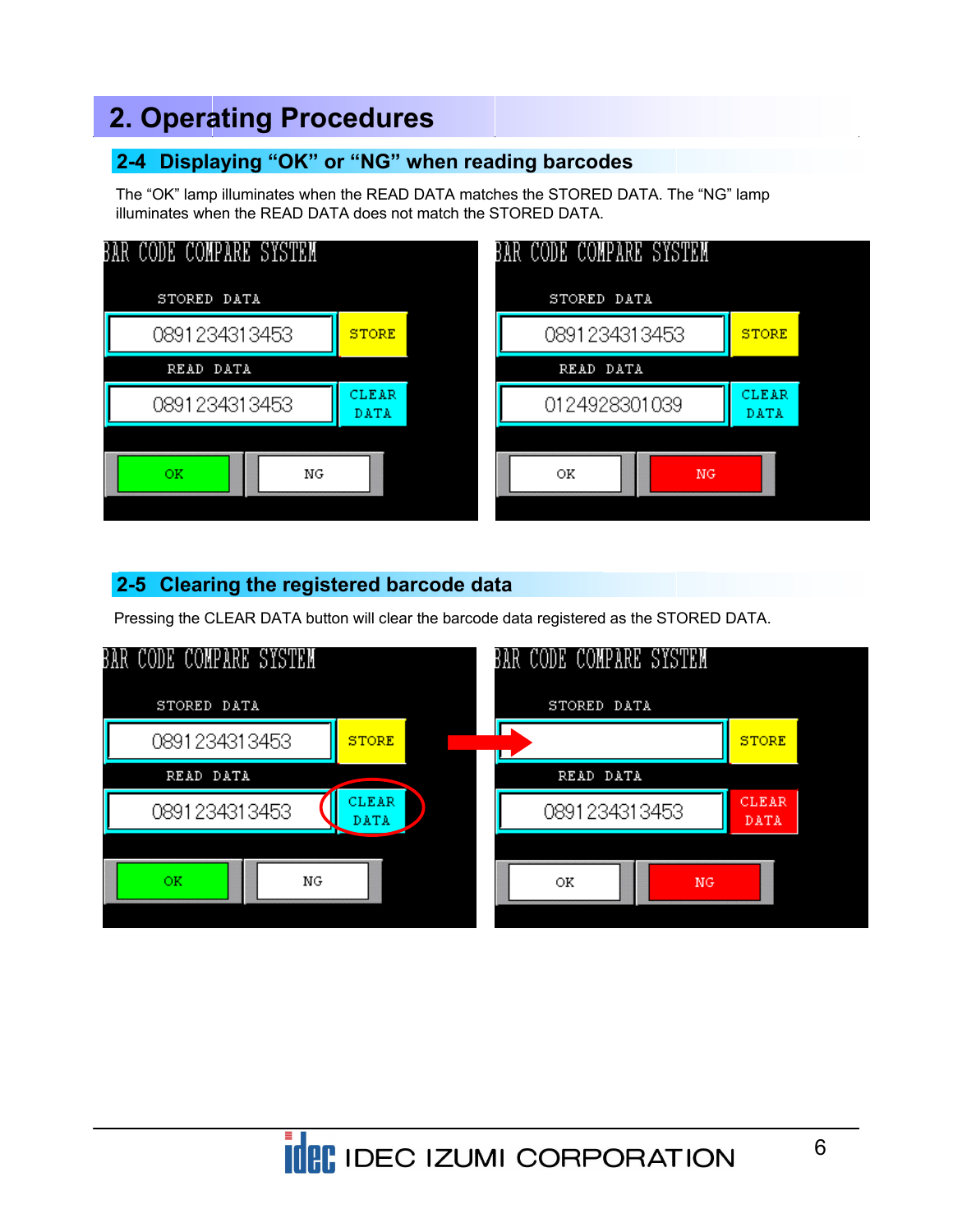The [User Communication] function enables direct communications between the HG series operator interface and a barcode reader via an RS-232C cable. This application introduces the settings of an HG2F program, configured by WindO/I-NV2, for reading barcode data with a barcode reader GRYPHON D100 (Izumi Datalogic Co.).

#### **3-1 Setting the Communication Interface settings**

Select "Project Settings" from the "Setup" menu on the menu bar, and then select the "Communication Interface" tab.

When the following dialog box is displayed, select "SERIAL 2" in the "Interface configuration" field, because a barcode reader is to be connected to "SERIAL2" in this application.

| <b>Project Settings</b>                                                                                                                                                                                                                                      |                                      |                                    |            |                                | $\vert x \vert$ |
|--------------------------------------------------------------------------------------------------------------------------------------------------------------------------------------------------------------------------------------------------------------|--------------------------------------|------------------------------------|------------|--------------------------------|-----------------|
| <b>CF Card</b><br>Communication Interface                                                                                                                                                                                                                    | System<br>Host I/F Driver            | Project Details<br>O/I Link        | Printer    | Contents<br>User Communication |                 |
| Interface Configuration:                                                                                                                                                                                                                                     |                                      | Interface Settings-                |            |                                |                 |
| Interface<br>Protocol<br>$\overline{\text{NA}}$<br>$O/I$ Link<br>N/A<br><b>SERIAL1</b><br>SERIAL <sub>2</sub><br>$\overline{\text{NA}}$<br><b>USB</b><br>N/A<br>Interface Configuration:<br>Interface<br>0/I Link<br>SERIAL 1<br>SERIAL 2<br><b>USB</b><br>⊣ | Protocol<br>N/A<br>N/A<br>N/A<br>N/A | Protocol:<br>$\blacktriangleright$ | <b>NZA</b> | ▼<br>Default                   |                 |
|                                                                                                                                                                                                                                                              |                                      | ОK                                 |            | <b>Help</b><br>Cancel          |                 |

#### **[Supplementary note 1]**

O/I Link…… An interface for the O/I link. The O/I unit should be attached to this interface.

- SERIAL 1… An interface for communicating mainly to host devices (PLC, PC, etc.). (D-sub 25-pin connector)
- SERIAL 2… An interface used mainly for downloading project data from a PC or for connecting a serial printer. (D-sub 25-pin connector)
- USB………..An interface that can be used with HG2F units with USB. Cannot be used for user communications.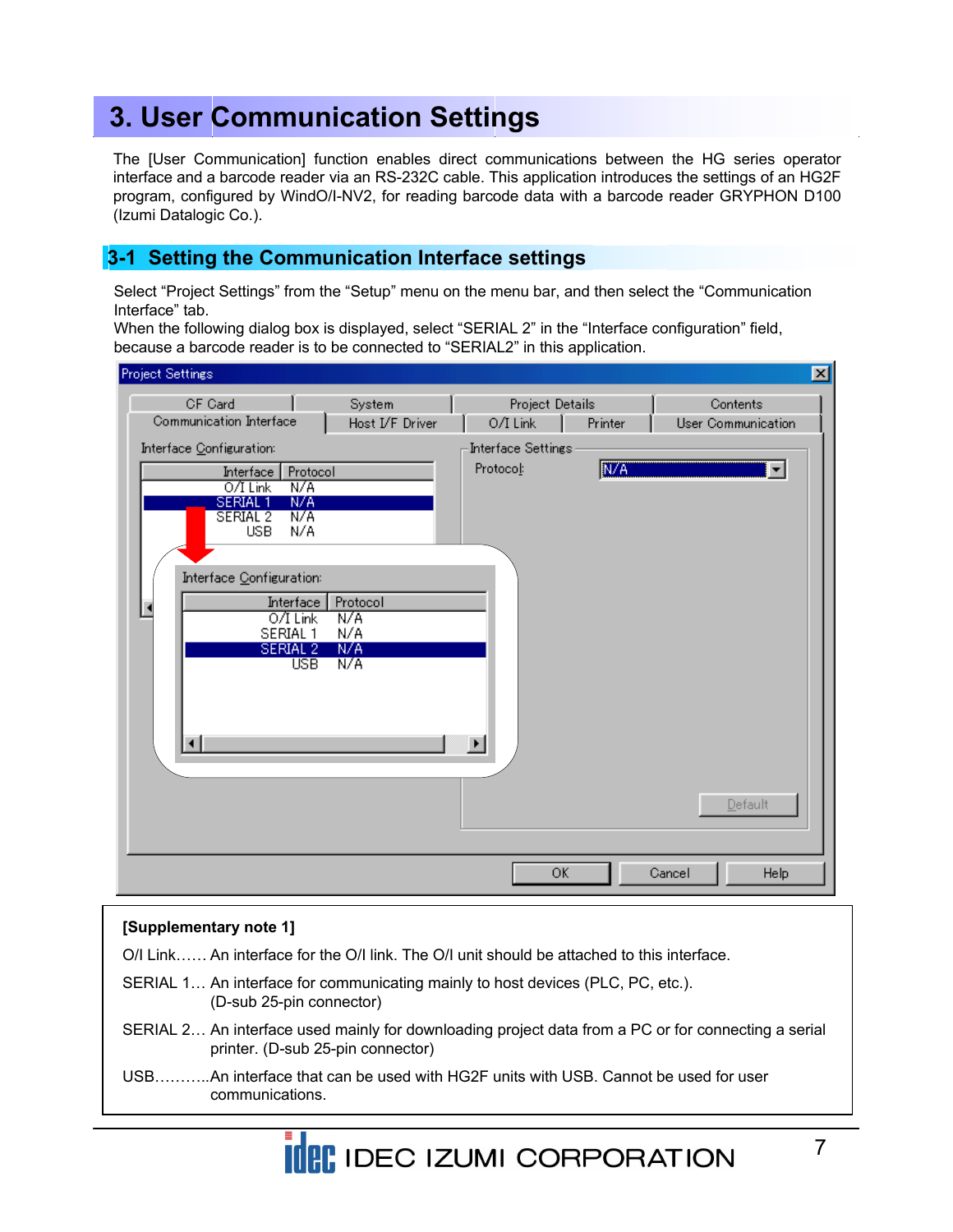Select the protocol to be used with the interface you have selected in the previous step. Select "User Communication 1" for the Protocol options in the "Interface settings" field, because the User Communication function is used for connection to the barcode reader.

| <b>Interface Settings</b> |                                                   |
|---------------------------|---------------------------------------------------|
| Protocol:                 | N/A                                               |
|                           | .Printer                                          |
|                           | <b>Jser Communication</b><br>User Communication 2 |

Selecting "User Communication 1" allows you to configure the detailed settings of the interface. The barcode reader used in this example can be connected to the default values of WindO/I-NV2. Check that the Baud Rate, Data Bits, Stop Bits, and Parity parameters are set as shown below.

| Interface Settings |                      |  |
|--------------------|----------------------|--|
| Protocol:          | User Communication 1 |  |
| Baud Rate:         | 19600                |  |
| Data Bits:         | 18                   |  |
| Stop Bits:         |                      |  |
| Parity:            | None                 |  |

When the settings are complete, the following screen is displayed. Click the "User Communication" tab.

| <b>Project Settings</b>                                                                                                                                                                         |                                          |                                                                                                  |                               | $ \mathbf{x} $                                                             |
|-------------------------------------------------------------------------------------------------------------------------------------------------------------------------------------------------|------------------------------------------|--------------------------------------------------------------------------------------------------|-------------------------------|----------------------------------------------------------------------------|
| <b>CF Card</b><br>Communication Interface                                                                                                                                                       | System                                   | Project Details                                                                                  |                               | Contacto                                                                   |
| Interface Configuration:<br>Protocol<br><b>Interface</b><br>$O/I$ Link<br>N/A<br>N/A<br>SERIAL 1<br>SERIAL 2<br><b>User Communication 1</b><br>N/A <sup>T</sup><br><b>USB</b><br>$\blacksquare$ | Host I/F Driver<br>$\blacktriangleright$ | O/I Link<br>Interface Settings<br>Protocol:<br>Baud Rate:<br>Data Bits:<br>Stop Bits:<br>Parity: | Printer<br>9600<br>18<br>None | User Communiçation<br>ŀ۶<br>User Communication 1<br>▼<br>Y<br>Y<br>Default |
|                                                                                                                                                                                                 |                                          | OK                                                                                               |                               | Help<br>Cancel                                                             |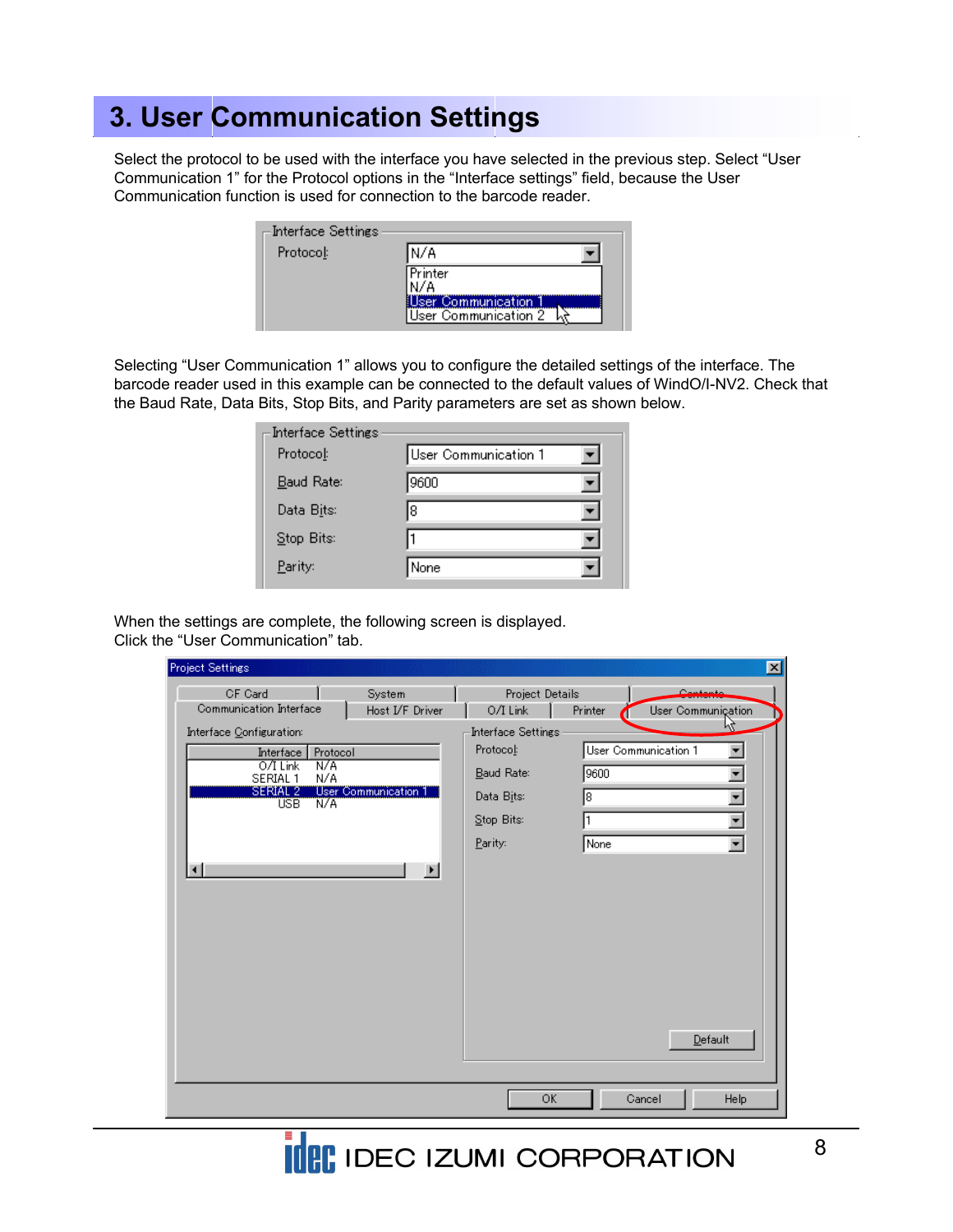### **3-2 Setting the User Communication settings**

Select "User Communication 1" and then click the [Select] button.

| <b>Project Settings</b>                             |                                 |         |                             |         |                                | 図 |
|-----------------------------------------------------|---------------------------------|---------|-----------------------------|---------|--------------------------------|---|
| <b>CF Card</b><br>Communication Interface           | System<br>Host I/F Driver       |         | Project Details<br>O/I Link | Printer | Contents<br>User Communication |   |
| Set Protocol:                                       |                                 |         |                             |         |                                |   |
| User Communication Protocol Name                    |                                 |         |                             |         | Select                         |   |
| <b>User Communication 1</b><br>User Communication 2 | $\overline{\text{NZ}}$ A<br>N/A |         |                             |         | Urear                          |   |
| Protocol                                            |                                 |         |                             |         |                                |   |
| No.<br>Type                                         | Status<br>Complet               | Trigger | Trigger                     | Comment |                                |   |
|                                                     |                                 |         |                             |         |                                |   |
|                                                     |                                 |         |                             |         |                                |   |
|                                                     |                                 |         |                             |         |                                |   |
| Command:                                            |                                 |         |                             |         |                                |   |
|                                                     |                                 |         |                             |         |                                |   |
|                                                     |                                 |         |                             |         |                                |   |
|                                                     |                                 |         |                             |         |                                |   |
|                                                     |                                 |         |                             |         |                                |   |
|                                                     |                                 |         |                             | ОК      | Help<br>Cancel                 |   |

When the "Protocol Library" dialog box appears, select "Barcode-Reader 1" in the Protocol field, and then click the [OK] button.

| Protocol Library                   |    |        |      |
|------------------------------------|----|--------|------|
| Protocol:                          |    |        |      |
| Barcode-Reader1<br>Barcode-Reader2 |    |        |      |
|                                    | OK | Cancel | Help |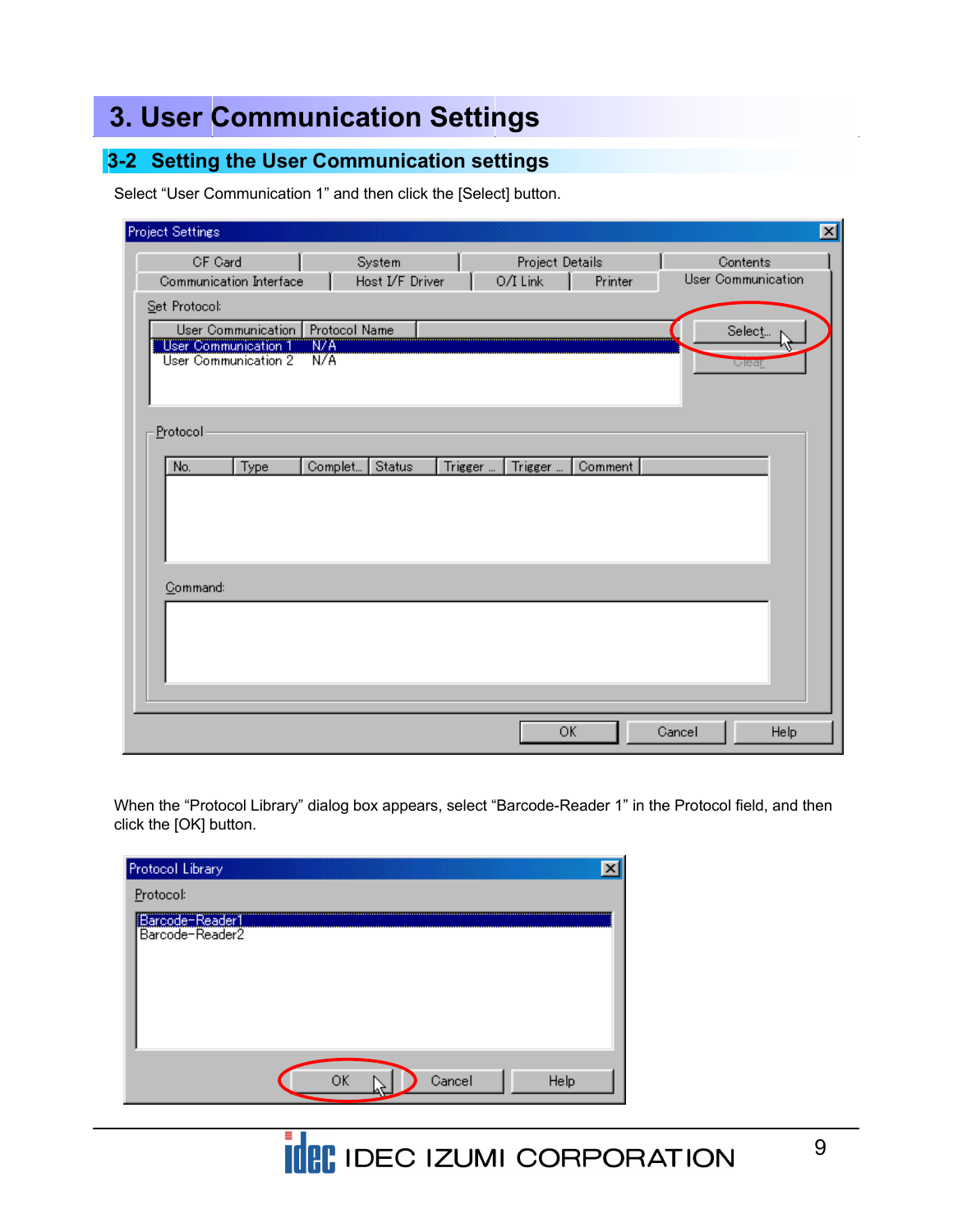Check that "Barcode-Reader 1" is entered in the "Protocol Name" column for the User Communication in the "Set Protocol" field. Selecting "No. 1" in the "Protocol" field in the dialog box will display the details of the command in the "Command" window on the bottom.

After checking the settings, click the [OK] button. The settings for reading the barcode data with the operator interface are now complete.

| <b>Project Settings</b>                      |                           |                             |                          | 図                              |
|----------------------------------------------|---------------------------|-----------------------------|--------------------------|--------------------------------|
| <b>CF Card</b><br>Communication Interface    | System<br>Host I/F Driver | Project Details<br>O/I Link | Printer                  | Contents<br>User Communication |
| Set Protocol:                                |                           |                             |                          |                                |
| User Communication                           | Protocol Name             |                             |                          | Select                         |
| User Communication 1<br>User Communication 2 | Barcode-Reader1<br>N/A    |                             |                          | Clear                          |
| Protocol                                     |                           |                             |                          |                                |
| Completed<br>Type<br>No.                     | <b>Status</b>             | Trigger Type                | <b>Trigger Condition</b> | Comment<br>Barcode-Reader1     |
| LDR 8000-0<br><b>FXD</b>                     | <b>LDR 8002</b>           | Always ON                   |                          |                                |
|                                              |                           |                             |                          |                                |
| Command:                                     |                           |                             |                          |                                |
| "02"<br> <(LDR 8010) N 2V 15><br> '0D' '0A'  |                           |                             |                          |                                |
|                                              |                           |                             |                          |                                |
|                                              |                           |                             |                          |                                |
|                                              |                           |                             | OK.                      | Cancel<br>Help                 |

#### **3-3 Protocol of barcode reader**

The following are communication formats of a barcode reader that can be read with the HG series. Make sure to set up the barcode reader settings properly.

STX [Barcode data (ASCII, variable between 1 and 30 digits)] CR LF (02h) (0Ah) (0Dh)

|                                                                           |  |  |  |                                                                          |  |  |  |  |  |  | Example: When the READ DATA of the barcode reader is 13 digits "1234567890123":                       |  |
|---------------------------------------------------------------------------|--|--|--|--------------------------------------------------------------------------|--|--|--|--|--|--|-------------------------------------------------------------------------------------------------------|--|
|                                                                           |  |  |  |                                                                          |  |  |  |  |  |  | STX 1 2 3 4 5 6 7 8 9 0 1 2 3 CRLF<br>02h 31h 32h 33h 34h 35h 36h 37h 38h 39h 30h 31h 32h 33h 0Ah 0Dh |  |
| Example: When the READ DATA of the barcode reader is 8 digits "12345678": |  |  |  |                                                                          |  |  |  |  |  |  |                                                                                                       |  |
|                                                                           |  |  |  | STX 1 2 3 4 5 6 7 8 CR LF<br>02h 31h 32h 33h 34h 35h 36h 37h 38h 0Ah 0Dh |  |  |  |  |  |  |                                                                                                       |  |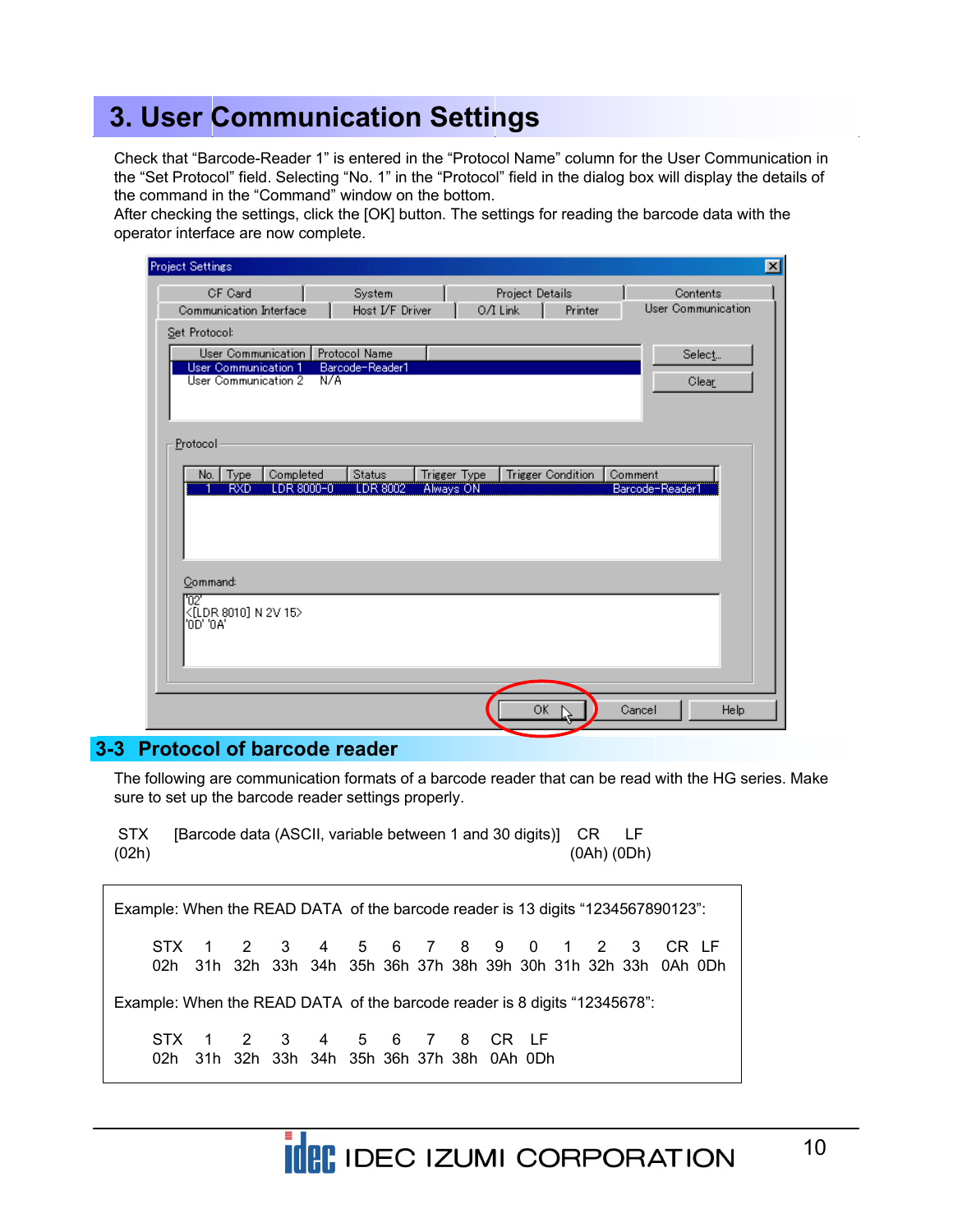#### **3-4 Device used with the barcode reader protocol**

The data scanned by the barcode reader and the reception status are stored in the following devices. Data reception is performed constantly.

#### **Barcode-Reader1**

| <b>Device</b>    | <b>Description</b>                                                                                                      |
|------------------|-------------------------------------------------------------------------------------------------------------------------|
| LDR 8000-0       | (Reception completion bit (Turns on when data reception is complete. <automatically off.="" turned="">)</automatically> |
| LDR 8002         | Reception status (Bit 0 to 14: reception data error under ON status; Bit 15: Timeout under ON                           |
|                  | status <1 second>)                                                                                                      |
| LDR 8003         | Number of received bytes                                                                                                |
| LDR 8010         | Received data 1, Received data 2                                                                                        |
| LDR 8011         | Received data 3, Received data 4                                                                                        |
| LDR 8012         | Received data 5, Received data 6                                                                                        |
|                  |                                                                                                                         |
| <b>ILDR 8024</b> | Received data 29, Received data 30                                                                                      |

#### **Barcode-Reader2**

| <b>Device</b>     | <b>Description</b>                                                                                                     |
|-------------------|------------------------------------------------------------------------------------------------------------------------|
| <b>LDR 8050-0</b> | Reception completion bit (Turns on when data reception is complete. <automatically off.="" turned="">)</automatically> |
| <b>LDR 8052</b>   | Reception status (Bit 0 to 14: reception data error under ON status; Bit 15: Timeout under ON                          |
|                   | status <1 second>)                                                                                                     |
| <b>LDR 8053</b>   | Number of received bytes                                                                                               |
| <b>LDR 8060</b>   | Received data 1, Received data 2                                                                                       |
| <b>LDR 8061</b>   | Received data 3, Received data 4                                                                                       |
| <b>LDR 8062</b>   | Received data 5, Received data 6                                                                                       |
|                   |                                                                                                                        |
| <b>LDR 8064</b>   | Received data 29, Received data 30                                                                                     |

\* The received data is stored in LDR in ASCII data format by filling from the higher byte.

\* When data with odd-numbered digits is received, the data is stored in the higher byte and "0x00" is stored in the lower byte.

#### **[Supplementary note 2]**

2 bytes of the barcode data loaded with the communications is stored in each register in ASCII data format.

Example: When 8-digit barcode data "12345678" is loaded, the data is stored as shown below.

| Storage location | DR8010                       | <b>DR8011</b> | DR8012  | LDR8013 | <b>LDR8014</b> |         | LDR8024 |
|------------------|------------------------------|---------------|---------|---------|----------------|---------|---------|
| Data             | <b>"2120h"</b><br>ا اے ب ا ب | "3334h"       | "3536h" | "3738h" | "0000h"        | "0000h" | "0000h" |
|                  |                              |               |         |         |                |         |         |

Example: When 13-digit barcode data "1234567890123" is loaded, the data is stored as shown below.

| <b>Storage location</b> | LDR8010 | LDR8011 | LDR8012 | LDR8013 | LDR8014 | LDR8015 | LDR8016 | <b>LDR8017</b> | to      | LDR8024' |
|-------------------------|---------|---------|---------|---------|---------|---------|---------|----------------|---------|----------|
| Data                    | "3132h" | "3334h" | "3536h" | "3738h" | "3930h" | "3132h" | "3300h" | "0000h"        | "0000h" | "0000h"  |
|                         |         |         |         |         |         |         |         |                |         |          |

In this case, "0x00" is stored in the lower byte because the received data is with odd-numbered digits (13 digits).

[Note] The devices marked with red dots: ::

The HG series operator interface is capable of reading barcode data of up to 30 digits. When barcode data of less than 30 digits is read, "0000h" is written to all of the remaining devices.

For example, when 8-digit barcode data is read after reading an 13-digit barcode data, the 9th to 13th digits of the previous data are overwritten by "0000h". As a result, the Message Display displays the barcode data of 8 digits only.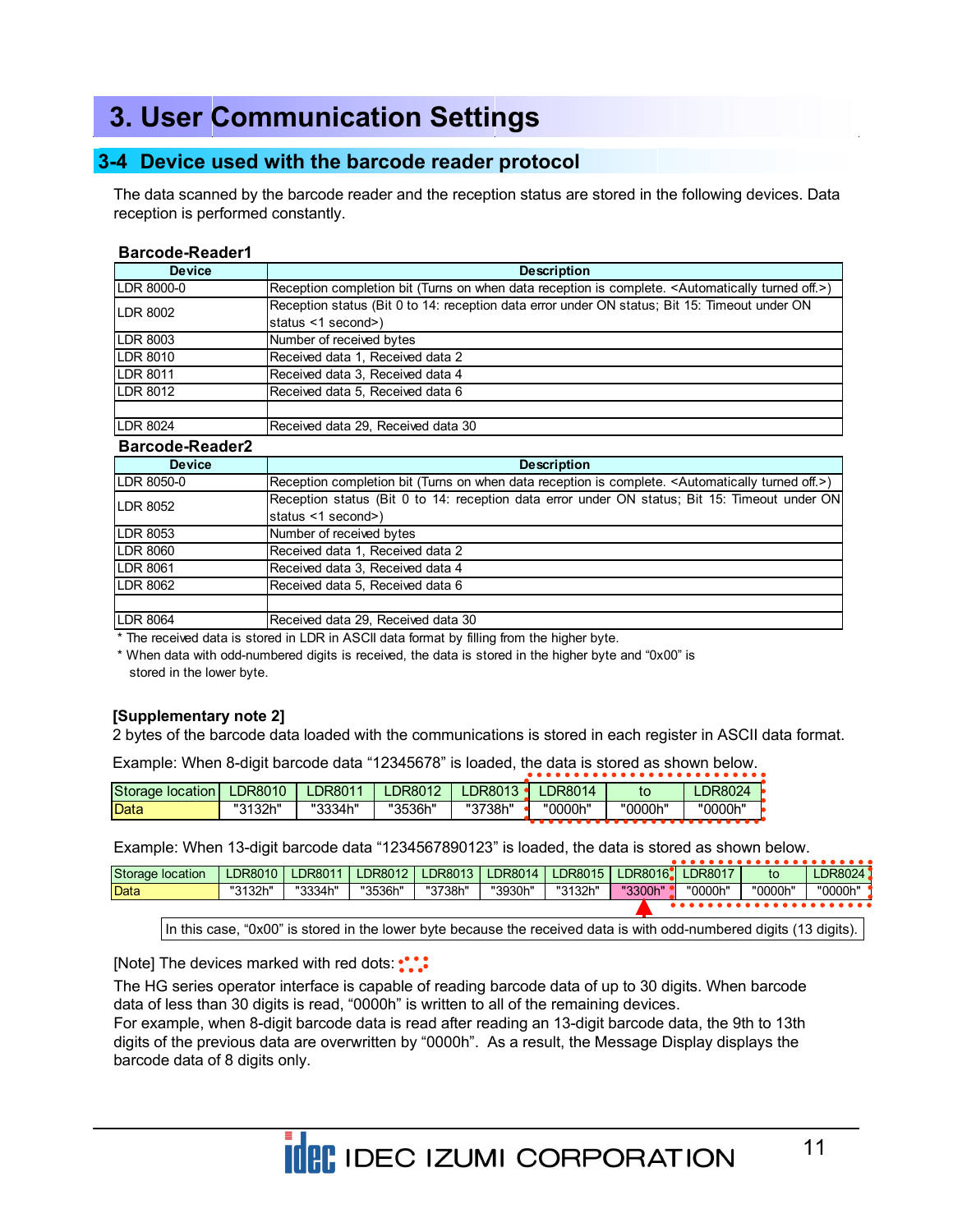### **4-1 Device allocations of the program screen**



| (1) Display area of registered barcode dataMessage Display: Displays (LKR100 to LKR109).                      |                                                            |
|---------------------------------------------------------------------------------------------------------------|------------------------------------------------------------|
| (2) Display area of scanned barcode data Message Display: Displays (LDR8010 to                                | LDR8019).                                                  |
| (3) STORE button used for registering barcode data  Word Button: Transfers the data (LDR8010 to               | LDR8019) to (LKR100 to LKR109).                            |
| (4) CLEAR DATA button for clearing the barcode Word Button: Transfers the data "0" to each of<br>registration | (LKR100 to LKR109).                                        |
|                                                                                                               | Pilot Lamp: Illuminates when (LDR100= 127) is<br>true.     |
|                                                                                                               | Pilot Lamp: Illuminates when (LDR100= 127) is<br>NOT true. |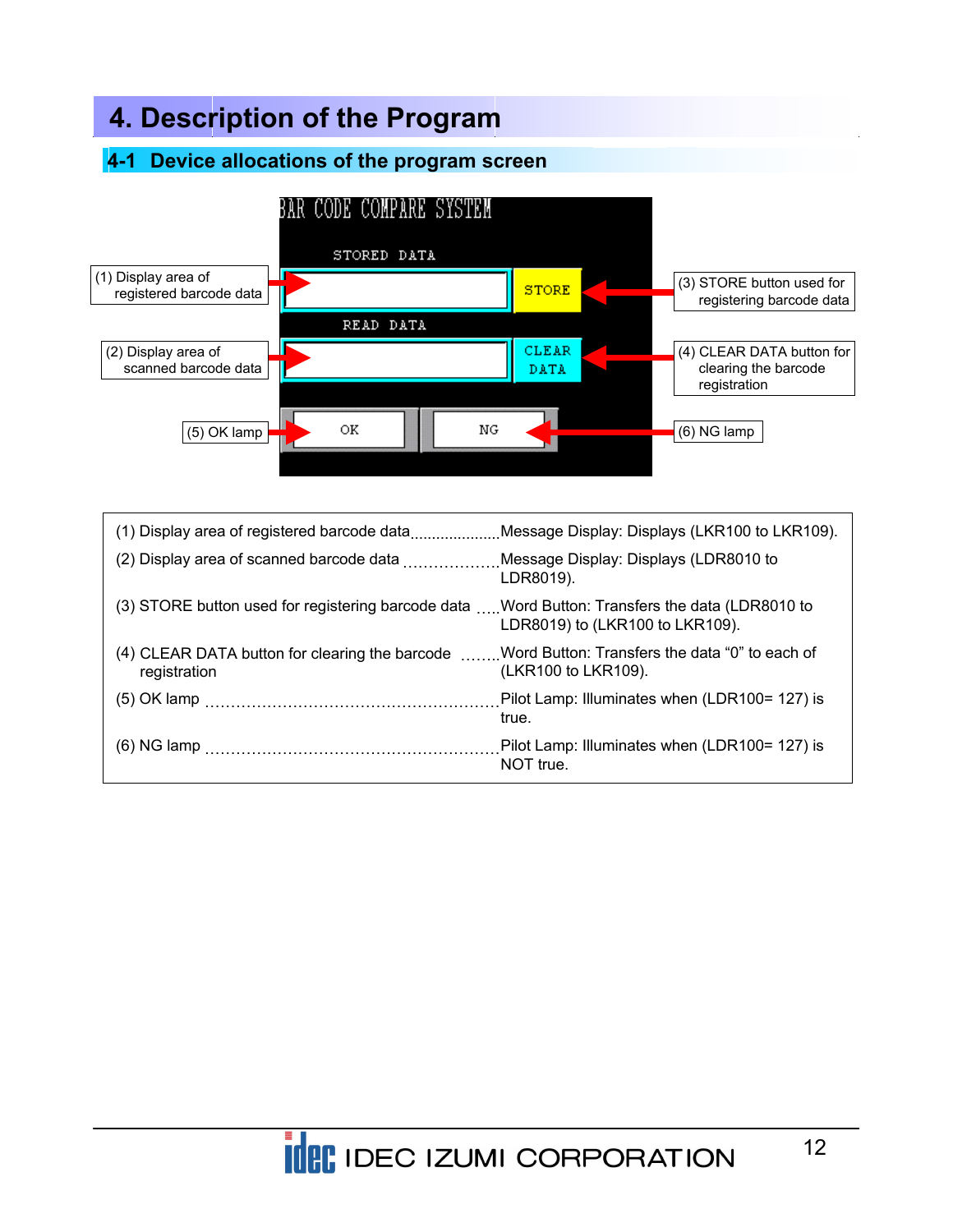#### **4-2 Displaying barcode data**

"Message Display" is a screen that is available with the operator interface is used for displaying the barcode data. A Message Display is capable of displaying text data (ASCII or Shift-JIS code) in the operator interface and PLC or other devices.

On the Program screen in this example, READ DATA and STORED DATA can be displayed. The following section describes the setting procedure using WindO/I-NV2.

(1) Select the "Message Display" icon from the toolbar.

| 12 11<br>Message Display                                  |                                                                                           |
|-----------------------------------------------------------|-------------------------------------------------------------------------------------------|
| Properties of Message Display                             | $\vert x \vert$                                                                           |
| General View<br>Format   Comment                          |                                                                                           |
| Dsp. Read BC<br>Part Name:                                |                                                                                           |
| Use Text Browser                                          | (2) Enter "\@" to display a variable<br>message.                                          |
| Message:<br>\ @                                           |                                                                                           |
|                                                           | (3) Select "Ch1".                                                                         |
| Variable                                                  |                                                                                           |
| Device<br>Words,<br>No.                                   |                                                                                           |
| <b>Chi</b><br>LDR 8010<br>Ch <sub>2</sub><br>Unregistered | (4) Designate the Reference Device<br>setting to "LDR 8010".                              |
| Ch3<br>Unregistered<br>Ch4<br>Unregistered                |                                                                                           |
| Ch5<br>Unregistered                                       | (5) To display 13-digit data in this sample,<br>designate "7". (2-digit data is stored in |
|                                                           | 1 word.)                                                                                  |
| LDR 8010<br>Words:<br>Reference Device:                   |                                                                                           |
|                                                           | (6) When the settings of step (1) through (4) are                                         |
| Remove<br>Insert<br>Set                                   | complete, click the [Set] button. The specified                                           |
|                                                           | display appears in the "Ch1" column of the<br>Variable field.                             |
|                                                           | (7) Click the [OK] button.                                                                |
| OK<br>Advanced $\geq$<br>Cancel                           | Help<br>Preview                                                                           |

Set up the STORED DATA display using a similar procedure.

Reference Device: "LKR 100" Words: "7"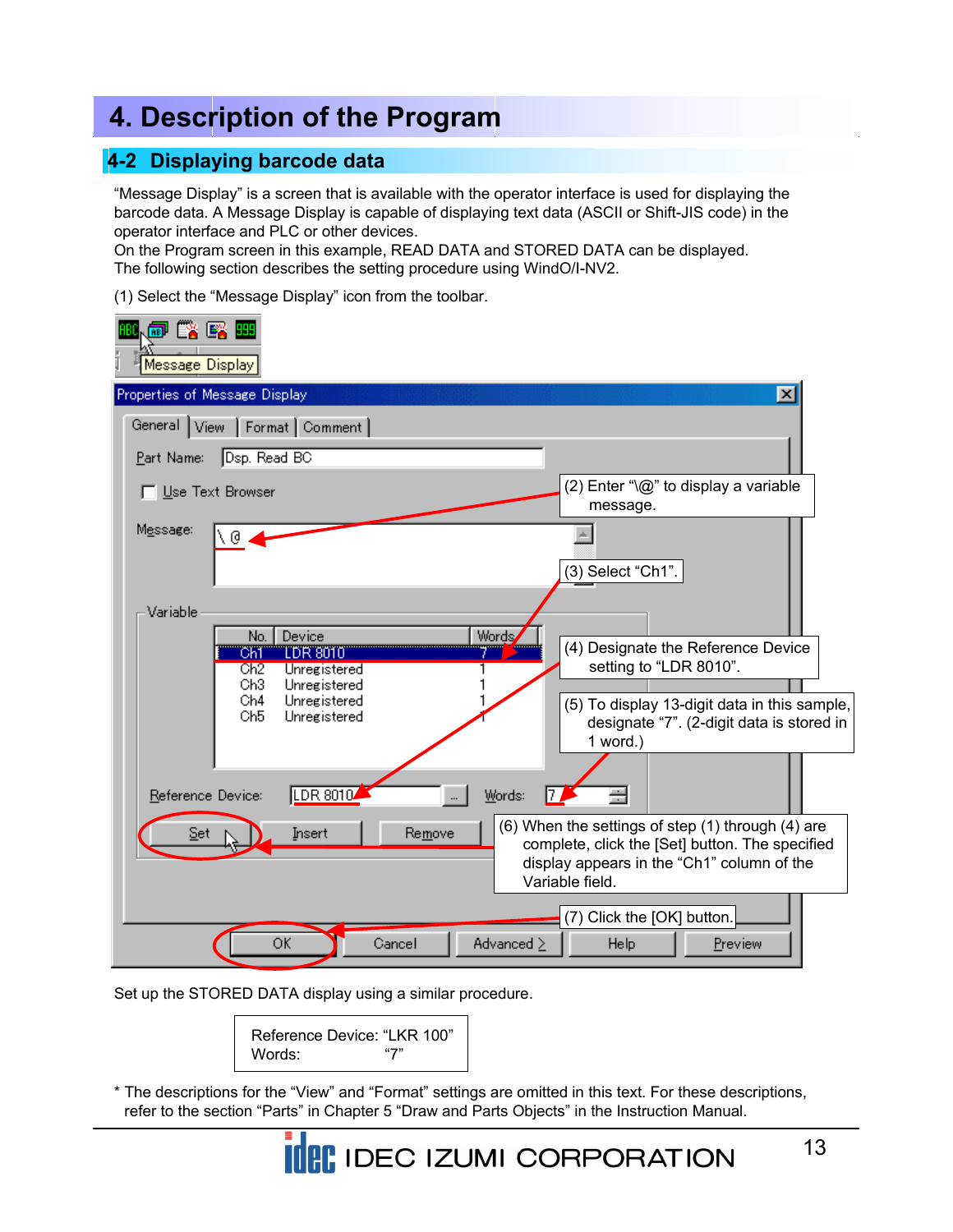#### **4-3 Creating the STORE button for the barcode data**

A "Word Button" is available with the operator interface is used for creating the STORE button for the barcode data. In this example, use the Move function of the Word Button to copy the value of the READ DATA to STORED DATA.

| Storage location   LDR8010 |         | LDR8011   | LDR8012        | LDR8013        | LDR8014        | LDR8015        | LDR8016        |  |
|----------------------------|---------|-----------|----------------|----------------|----------------|----------------|----------------|--|
| Data                       | "3132h" | "3334h"   | "3536h"        | "3738h"        | "3930h"        | "3132h"        | "3300h"        |  |
| Transfers 7-word data.     |         |           |                |                |                |                |                |  |
| Storage location LKR 100   |         | LKR 101 L | <b>LKR 102</b> | <b>LKR 103</b> | <b>LKR 104</b> | <b>LKR 105</b> | <b>LKR 106</b> |  |

(1) Select the Word Button from the toolbar. When the Properties of Word Button dialog box is displayed, click the [Advanced>] button to start the setting.

| 图 KI<br>囤<br>Word Button                                                             |                                                                                 | <b>OK</b>                                                           | Cancel      | Advanced     |         |                                                                                                                                                                                                                                                |         |                 |
|--------------------------------------------------------------------------------------|---------------------------------------------------------------------------------|---------------------------------------------------------------------|-------------|--------------|---------|------------------------------------------------------------------------------------------------------------------------------------------------------------------------------------------------------------------------------------------------|---------|-----------------|
| Properties of Word Button                                                            |                                                                                 |                                                                     |             |              |         |                                                                                                                                                                                                                                                |         | $\vert x \vert$ |
| General View                                                                         |                                                                                 | Registration Text   Trigger Condition of Button   Options   Comment |             |              |         |                                                                                                                                                                                                                                                |         |                 |
| Part Name:<br>Action Mode:<br>Data Type:<br>Source 1:<br>Source Data<br>$\cap$ Value | Stored BC<br>Move<br>$Bin16(+)$<br>C Device<br>LDR 8010<br>Use Reference Device |                                                                     | Hexadecimal |              | "Move". | (2) To use the "Move" function in this<br>sample, set the "Action Mode" to<br>(3) Designate the source device from<br>which the data is transferred.<br>Specify "LDR 8010" here.<br>(4) To transfer 7 words, set "7" in the<br>Transfer field. |         |                 |
|                                                                                      |                                                                                 |                                                                     | Transfer:   |              |         |                                                                                                                                                                                                                                                |         |                 |
| Destination Device<br>Destination Device:                                            | Use Reference Device                                                            | LKR 100                                                             | Write:      |              |         | (5) Assign the destination device to<br>where the data is to be transferred.<br>Specify "LKR 100" here.                                                                                                                                        |         |                 |
| View Switching Method<br>C Button<br>$\bigcap$ Device:<br>No Image<br>o              |                                                                                 |                                                                     |             |              |         | (6) Click the [OK] button to complete<br>the settings.                                                                                                                                                                                         |         |                 |
|                                                                                      |                                                                                 | OK                                                                  | Cancel      | $\leq$ Basic |         | Help                                                                                                                                                                                                                                           | Preview |                 |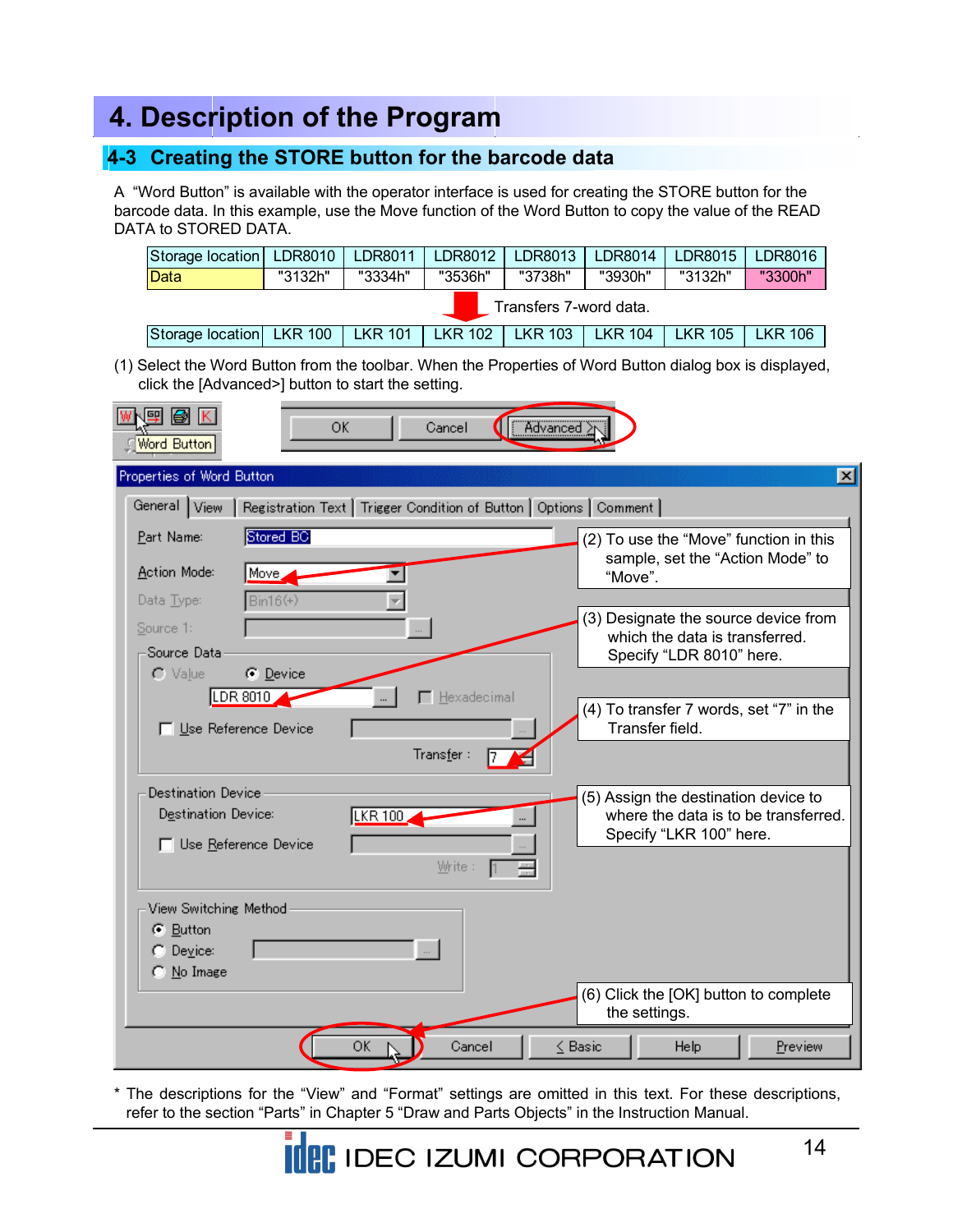### **4-4 Creating the CLEAR DATA button for the barcode data**

A "Word Button" is available with the operator interface and is used for creating the CLEAR DATA button for the barcode data. In this example, use the Set function of the Word Button to copy "0" to STORED DATA.

| Storage location                                                                       |  | LDR8010   LDR8011 | LDR8012 |  | LDR8013   LDR8014   LDR8015 |  | LDR8016 |  |  |
|----------------------------------------------------------------------------------------|--|-------------------|---------|--|-----------------------------|--|---------|--|--|
| <b>IData</b>                                                                           |  |                   |         |  |                             |  |         |  |  |
| Transfers 7-word data.                                                                 |  |                   |         |  |                             |  |         |  |  |
| Storage location   LKR 100   LKR 101   LKR 102   LKR 103   LKR 104   LKR 105   LKR 106 |  |                   |         |  |                             |  |         |  |  |

(1) Select the Word Button from the toolbar. When the Properties of Word Button dialog box is displayed, click the [Advanced>] button to start the setting.

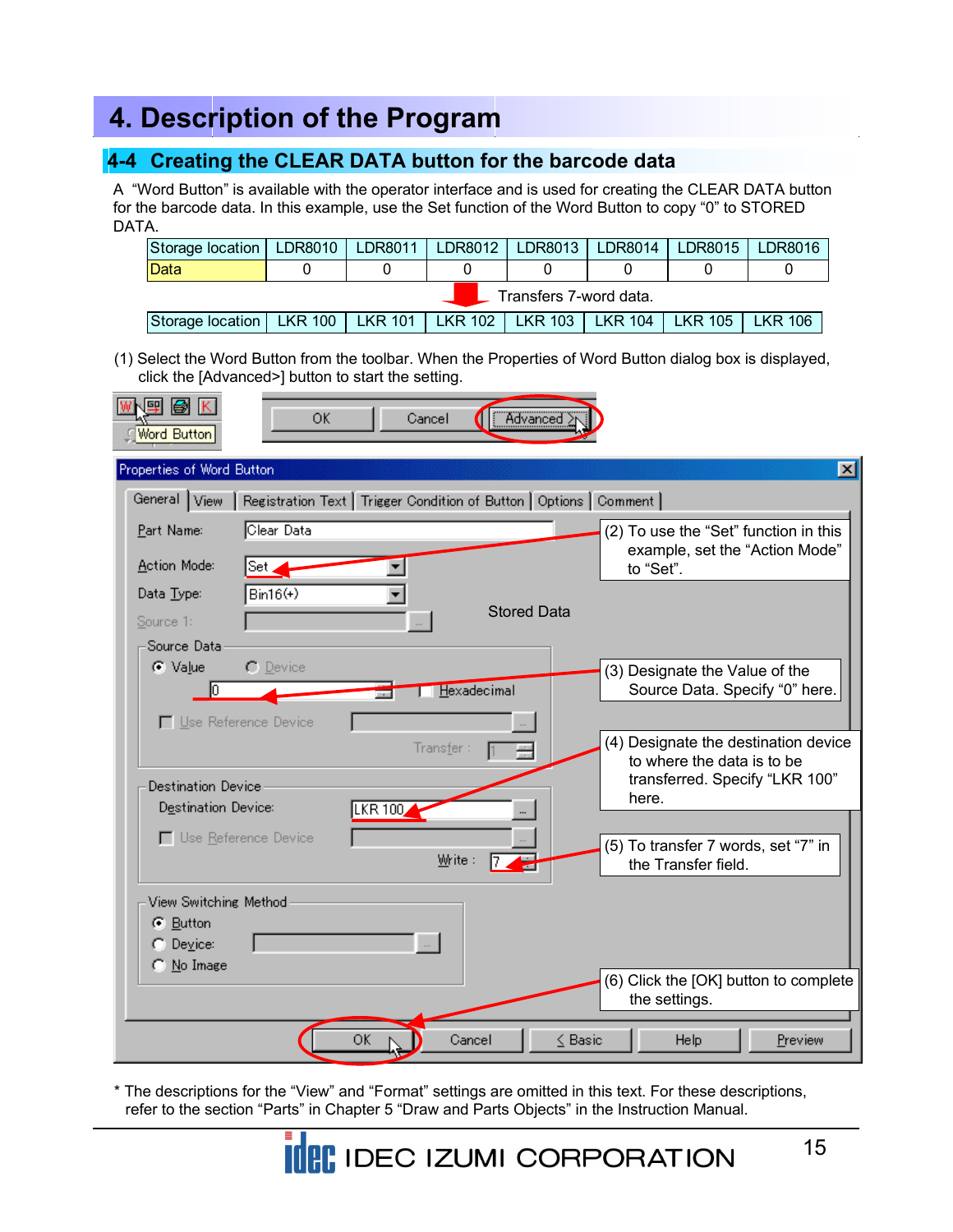#### **4-5 Judging the match or mismatch of barcode data**

The comparison between the READ DATA and STORED DATA is performed using the following procedures.

(1) The READ DATA (LDR8010 to 8016) is compared to the STORED DATA (LDR100 to 106) successively word by word. When the data matches, the corresponding LDR100-0 to LDR100-6 is turned on. (Refer to the tables below.)

| Storage location  | LDR8010           | LDR8011             | LDR8012        | LDR8013        | LDR8014        | LDR8015        | LDR8016        |
|-------------------|-------------------|---------------------|----------------|----------------|----------------|----------------|----------------|
|                   | Compare           | Compare             | Compare        | Compare        | Compare        | Compare        | Compare        |
| Storage location  | <b>LKR 100</b>    | <b>LKR 101</b>      | <b>LKR 102</b> | <b>LKR 103</b> | <b>LKR 104</b> | <b>LKR 105</b> | <b>LKR 106</b> |
|                   | When data matches |                     |                |                |                |                |                |
|                   |                   |                     |                |                |                |                |                |
| Comparison result |                   | LDR100-0   LDR100-1 | LDR100-2       | LDR100-3       | LDR100-4       | LDR100-5       | LDR100-6       |

(2) When the READ DATA matches the STORED DATA completely, all of the LDR100-0 to LDR100-6 are turned on, and then the value of LDR100 is added.

Therefore, the system judges the data as being "matched" when the value of LDR100 is "127", and as "mismatched" when the value of LDR100 is other than "127".

| Comparison result II | LDR100-0 LDR100-1 LDR100-2 LDR100-3 L |  | LDR100-4 |   | LDR100-5 LDR100-6 |
|----------------------|---------------------------------------|--|----------|---|-------------------|
| Value of LDR100      |                                       |  |          | ັ | 64                |

[OK] case…When all data items match, the LDR always becomes "127".

LDR100 =  $1 + 2 + 4 + 8 + 16 + 32 + 64 = 127$ 

| Comparison result   LDR100-0   LDR100-1   LDR100-2   LDR100-3   LDR100-4   LDR100-5   LDR100-6 |  |  |    |    |
|------------------------------------------------------------------------------------------------|--|--|----|----|
| Value of LDR100                                                                                |  |  | ےں | 64 |

[NG] case…When the 4th digit does not match, LDR100 will not be "127".

LDR100 =  $1 + 0 + 4 + 8 + 16 + 32 + 64 = 125$ 

#### **4-6 Barcode comparison settings**

The READ DATA (LDR8010) is compared to the STORED DATA (LKR100). Using a part "Bit Write Command" for the comparison.

(1) Click the "Bit Write Command" from the toolbar to open the dialog box.

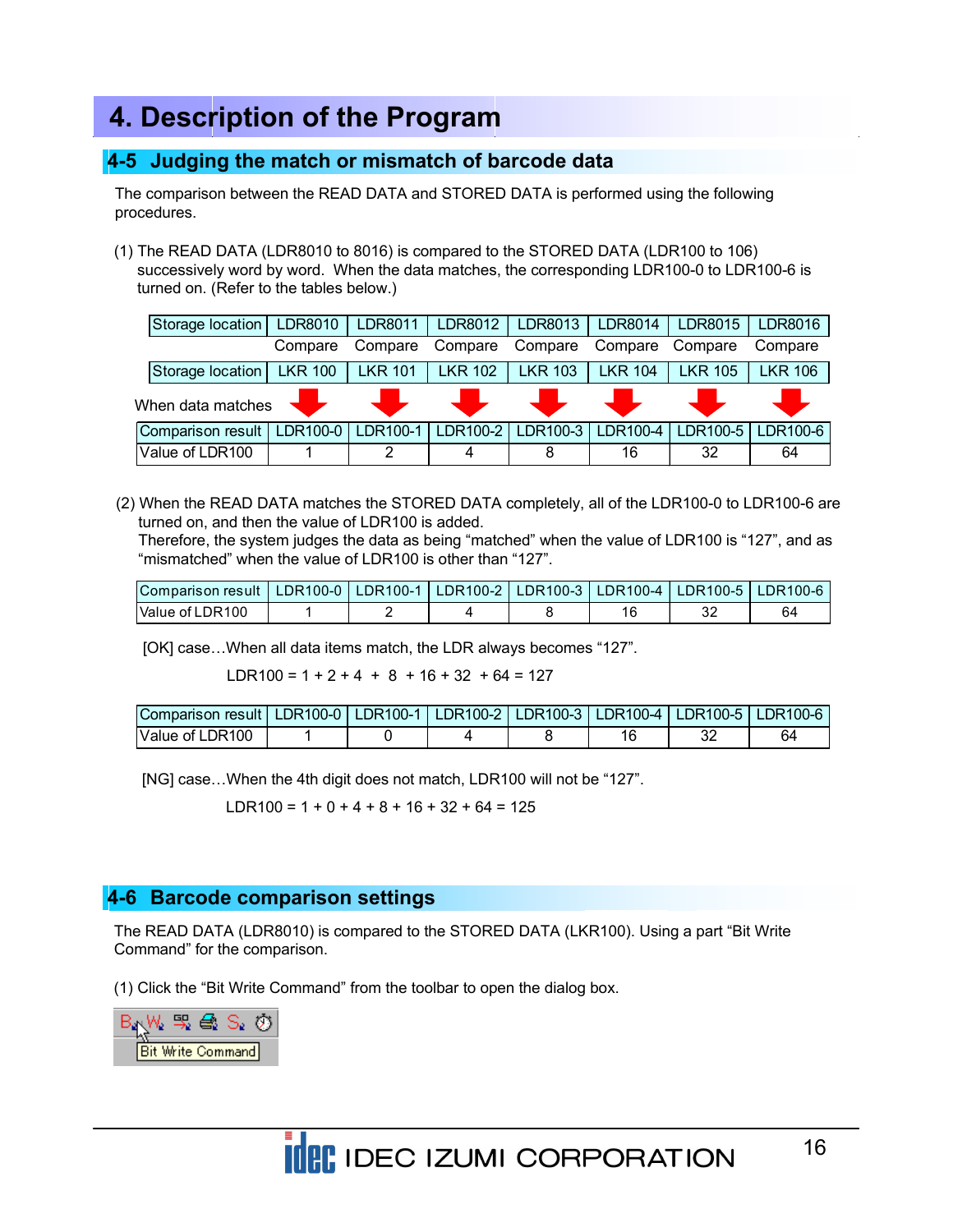| Properties of Bit Write Command                                                                                                                  |                                                                                                                                                                                                    |         | (2) When the "Bit Write Command" dialog box is displayed,<br>configure the Trigger Condition settings first. |                                                        |         |  |
|--------------------------------------------------------------------------------------------------------------------------------------------------|----------------------------------------------------------------------------------------------------------------------------------------------------------------------------------------------------|---------|--------------------------------------------------------------------------------------------------------------|--------------------------------------------------------|---------|--|
| Genera Trigger Condition Comment                                                                                                                 |                                                                                                                                                                                                    |         | (3) Select "While satisfying the condition"                                                                  | in the Trigger Type field.                             |         |  |
| TriggerType:                                                                                                                                     | While satisfying the condition                                                                                                                                                                     |         | Data туре:<br>Bin16(+)                                                                                       |                                                        |         |  |
| Condition:                                                                                                                                       | $[LKR 100] == [LDR 8010]$                                                                                                                                                                          |         |                                                                                                              |                                                        |         |  |
| (4) Click the [] button on the right of the<br>Settings" dialog box and configure the<br>command is executed when "LKR100"<br>matches "LDR8010". | Condition field to open the "Trigger Condition<br>settings as shown below so that the bit write<br>After configuring the settings, click the [OK]<br>button. The specified mathematical formula is |         |                                                                                                              |                                                        |         |  |
| stored in the Condition field.                                                                                                                   | $\bullet$ Device<br>$\bigcap \text{Value}$<br>LKR 100<br>$\Box$ Not                                                                                                                                | ║═      | C Value<br>LDR 8010<br>Not                                                                                   | C Device                                               | Nothing |  |
|                                                                                                                                                  |                                                                                                                                                                                                    | Nothing | $\bullet$ Value<br>$\Gamma$ Not                                                                              | $\cap$ Device                                          | Nothing |  |
| Properties of Bit Write Command<br>General                                                                                                       | Trigger Condition   Comment                                                                                                                                                                        |         |                                                                                                              | $\vert x \vert$                                        | OK      |  |
| Part Name:                                                                                                                                       | Compare 1,2 fig.                                                                                                                                                                                   |         |                                                                                                              |                                                        |         |  |
| Action Mode:                                                                                                                                     | Momentary                                                                                                                                                                                          |         |                                                                                                              |                                                        |         |  |
| Destination Device:                                                                                                                              | LDR 100-0                                                                                                                                                                                          |         |                                                                                                              |                                                        |         |  |
|                                                                                                                                                  |                                                                                                                                                                                                    |         | (5) Select the "General" tab and select the Destination                                                      |                                                        |         |  |
| Source Device                                                                                                                                    |                                                                                                                                                                                                    |         | Device. Set the parameter to "LDR100-0" here.                                                                |                                                        |         |  |
| Device:<br>Transfer:                                                                                                                             | $\sim$                                                                                                                                                                                             |         |                                                                                                              |                                                        |         |  |
|                                                                                                                                                  |                                                                                                                                                                                                    |         |                                                                                                              | (6) Click the [OK] button to<br>complete the settings. |         |  |
|                                                                                                                                                  |                                                                                                                                                                                                    | ОК      | Cancel                                                                                                       | Help                                                   |         |  |

(7) Compare each of LDR8011 to LDR8016 with each of LKR101 to LKR106 using the above procedure, and specify the respective comparison results as LDR100-1 to 6.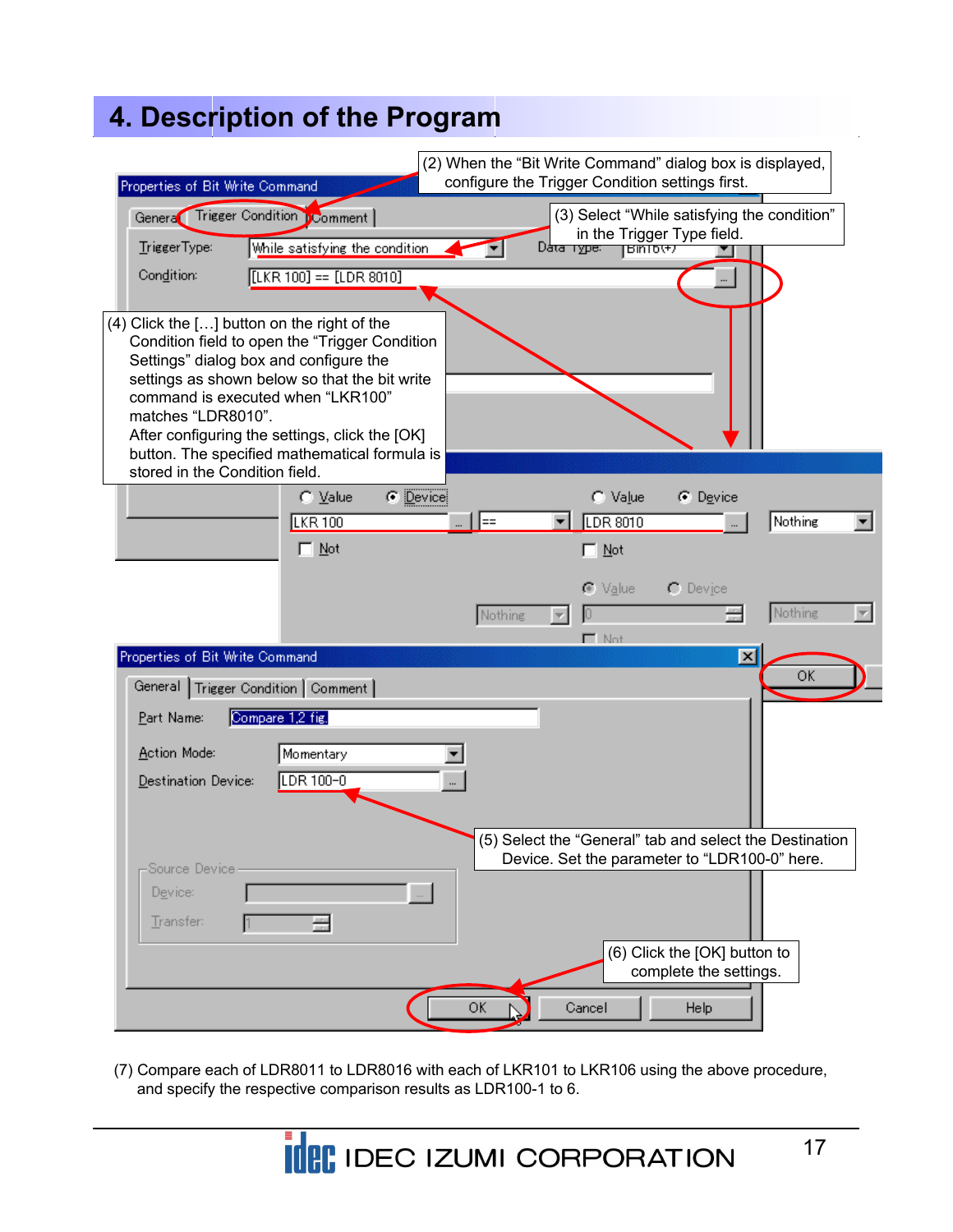#### **4-7 Judging the barcode data matching**

When the READ DATA matches the STORED DATA completely, LDR100-0 to LDR100-6 are turned on and the value of LDR100 becomes "127". Configure the setting so that the [OK] lamp is turned on under this condition.

(1) Click the "Pilot Lamp" icon from the toolbar to open the dialog box.



(5) Set up the [NG] lamp using a similar procedure. Make sure that the Condition in the Trigger Condition of the [NG] lamp is "127!=LDR 100". (!= indicates "mismatch".)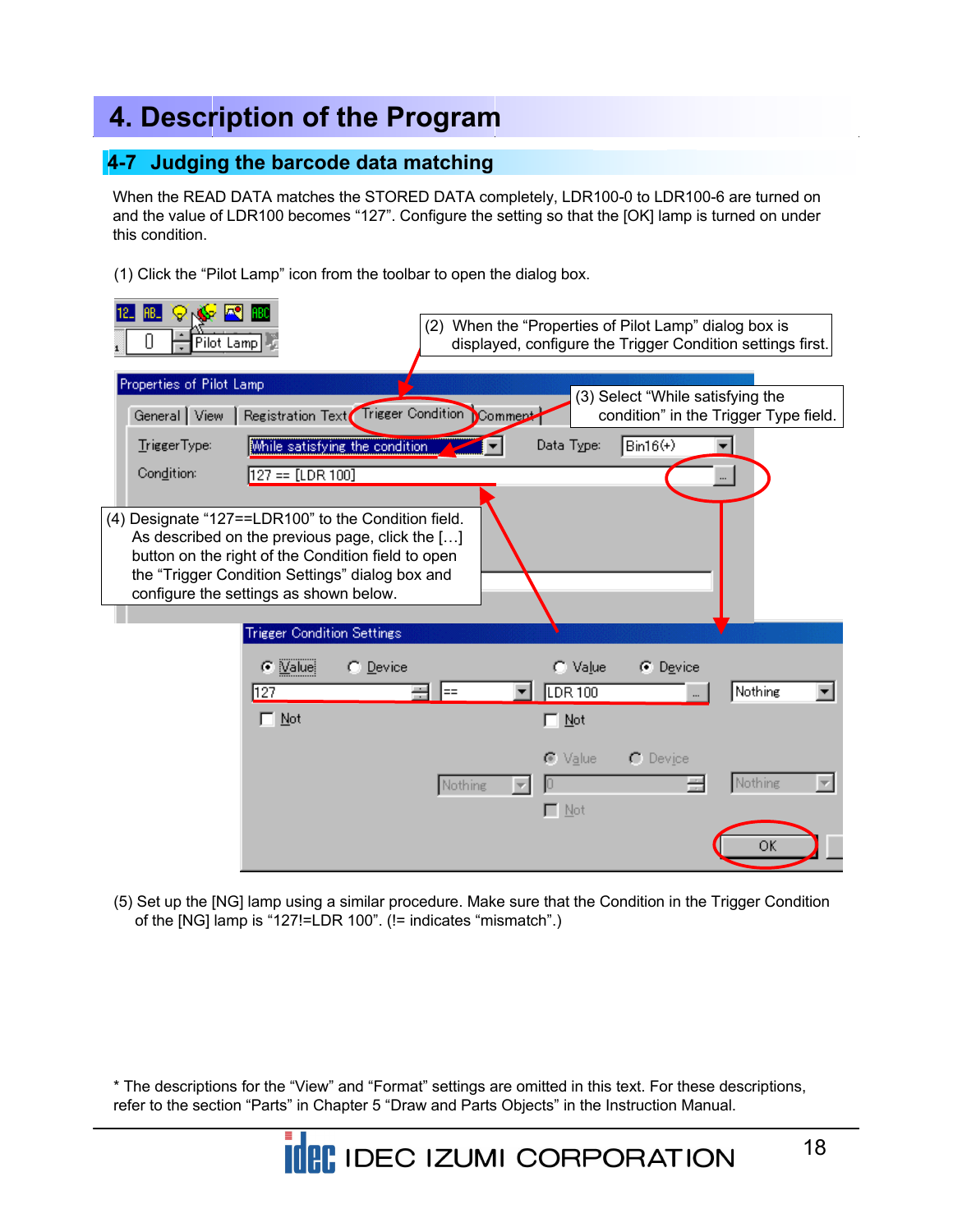This application program compares the scanned barcode with 50 types of pre-registered barcodes, (up to 20 digits, alphanumeric characters can be used), and then displays "OK" when the data matches or "NG" when the data does not match. After configuring the barcode protocol using User Communications, import the Advanced Barcode Comparison Application Program to your screen with the "Import Screens (\*)" function. The screen can be used easily for barcode comparison without creating software for registering barcodes and for comparison operation.

The following section describes the details of the operating procedures.

\* Procedure for using the Import Screens function: Refer to the section "Importing Screens" in Chapter 4 Screen Management of the WindO/I-NV2 Online Manual (Select "Help" from the menu bar).

#### **5-1 Program screens**

-Base Screen 1: Program Screen-

When the power is turned on, the following Program screen is displayed on the HG2F display. Before activating the HG2F, make sure to connect the HG2F unit to the barcode reader by referring to the illustration in "1-2 System configurations".



- (1) Display and entry area of barcode STORED/ COMPARE DATA
	- ... The registered barcode data can be displayed here. Pressing the display will display the character keys, allowing you to modify the registered barcode data.
- (2) Display area of scanned barcode data ... Displays the scanned barcode data.
- (3) STORE button used for registering barcode data
	- ... Pressing the STORE button allows you to register the scanned barcode data to the display area of the scanned barcode data.
- (4) CORRECT button used for modifying the barcode data
	- ... Pressing the CORRECT button allows you to modify the data in the display area of the verification barcode and then register the data again.
- (5) Display and entry area of barcode number STORED/ COMPARE DATA
	- ... The barcode number to be registered and verified is displayed in this area. Pressing the numeral will display a numeric keypad, allowing you to enter the barcode number to be registered or verified.

(6) OK lamp

- ... The OK lamp illuminates when the stored barcode data matches the scanned barcode data.
- (6) NG lamp
	- ... The NG lamp illuminates when the stored barcode data does not match the scanned barcode data.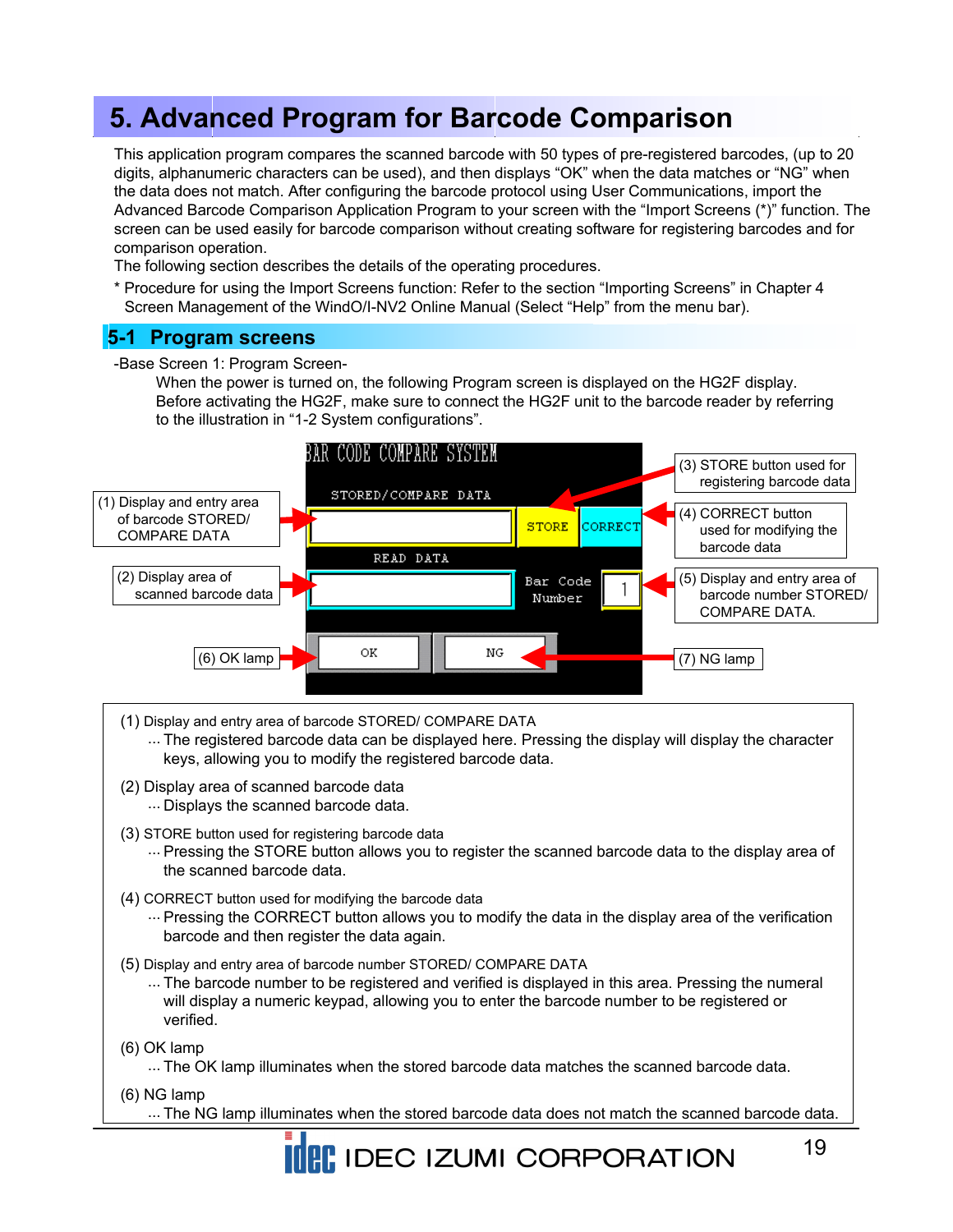### **5-2 Entering the barcode number for registration and verification**

Before registering a barcode, enter the "Bar Code Number" you want to register. Press the display area of the Bar Code Number on the screen. When a numeric keypad is displayed, enter the number with which you want to register (verify) the barcode data.



#### **5-3 Registering the scanned barcode data**

When actually scanning a barcode, press the [STORE] button on the screen. While the button is inverted to red, press the button on the barcode reader to scan the barcode. When the scan is complete, the scanned barcode data is displayed, the display of the [STORE] button returns to its original state, and the [OK] lamp illuminates.



### **5-4 Calling the barcode for registration and verification**

After registering barcode data, use the numeric keypad described in step 5-2 for calling the registered barcode data. Change the number with the numeric keypad to call up corresponding registered barcode data as the barcode used for verification.



**IDEC IZUMI CORPORATION**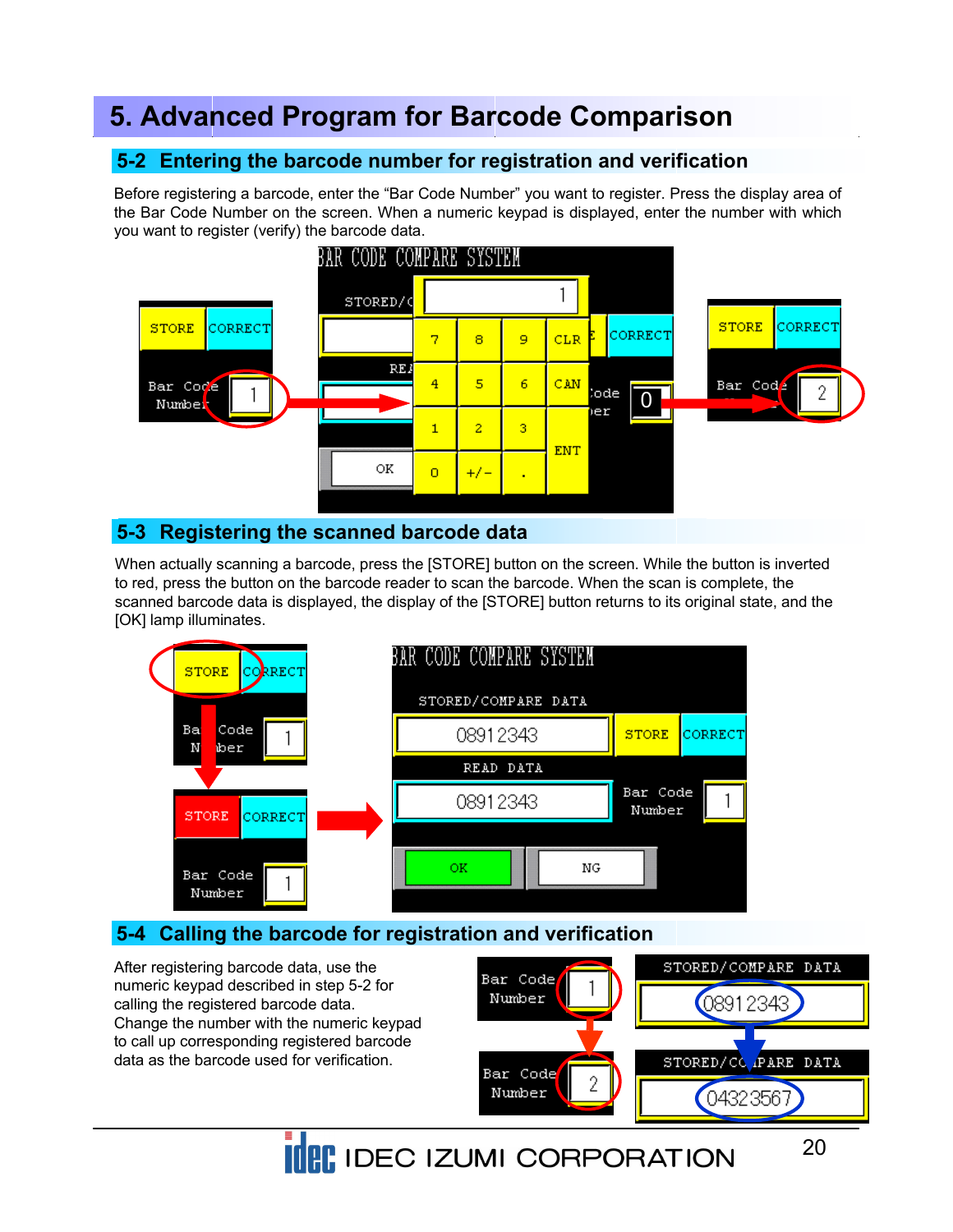### **5-5 Displaying "OK" or "NG" upon reading barcodes**

The [OK] lamp illuminates when the READ DATA matches the barcode data designated for verification. When the data does not match, the [NG] lamp illuminates.



### **5-6 Modifying the barcode data for verification**

Pressing the display area of STORED/COMPARE Data will display character keys. The registered barcode data can be modified using the character keys. Pressing the [CORRECT] button after modifying the data will register the barcode data again to the registration area of the "Bar Code Number" display.

![](_page_20_Figure_6.jpeg)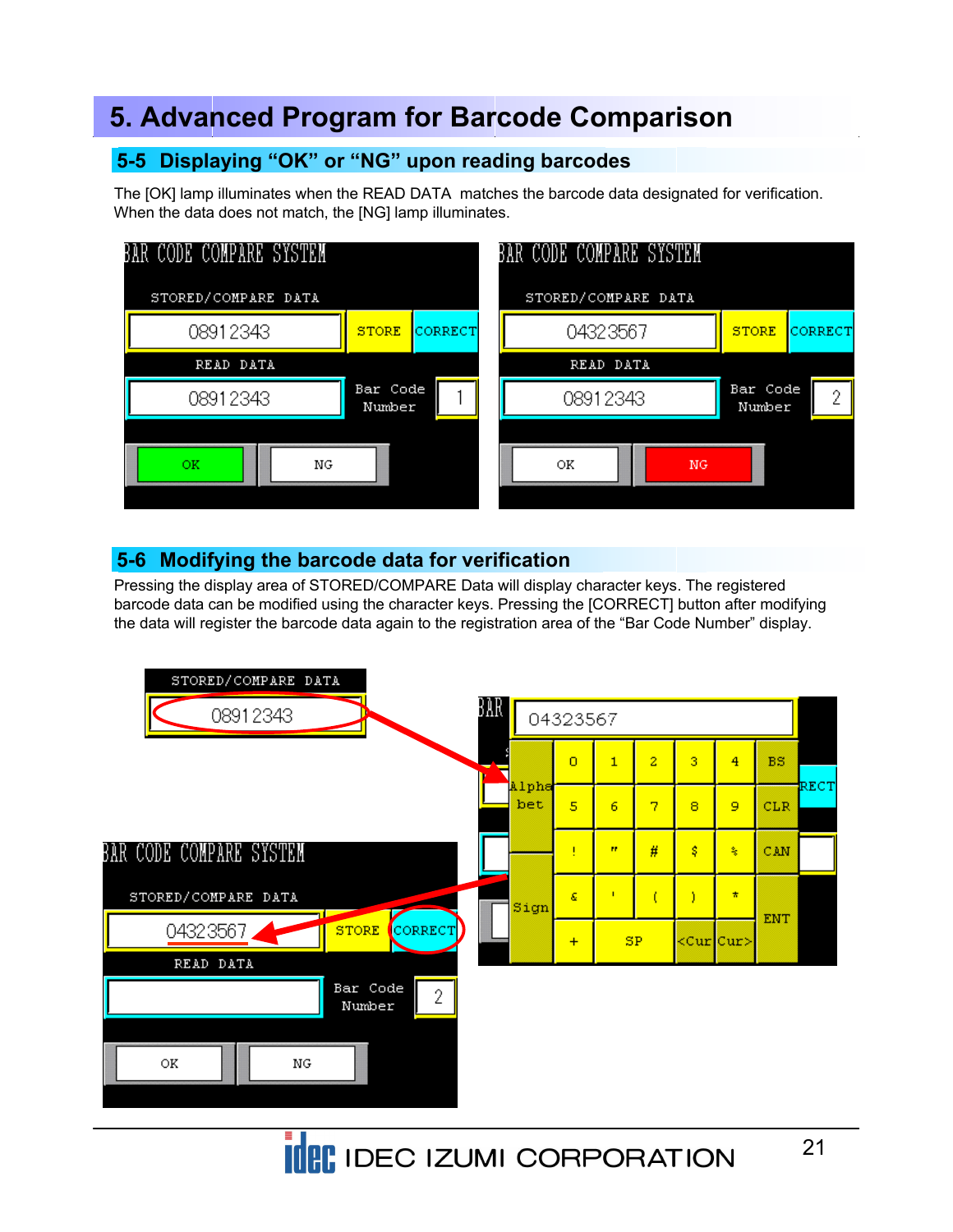#### **5-7 Device setting in the example program**

In this example program, various data items are allocated to the following devices.

The "LM", "LDR", and "LKR" in the table below are the internal devices of the operator interface. (LM: Internal relay of operator interface, LDR: Register of operator interface, LKR: Keep register of operator interface)

| <b>Device</b>     | <b>Description</b>                                                                                 |  |  |  |  |  |  |  |  |  |  |
|-------------------|----------------------------------------------------------------------------------------------------|--|--|--|--|--|--|--|--|--|--|
| LM 2000           | Turns on when a barcode is scanned. The on status is retained until the next scan of a<br>barcode. |  |  |  |  |  |  |  |  |  |  |
| LM 2001           | Turns on when the scanned barcode matches the called barcode for verification. The on              |  |  |  |  |  |  |  |  |  |  |
|                   | status is retained until the next scan of a barcode.                                               |  |  |  |  |  |  |  |  |  |  |
| LM 2002           | Turns on when the scanned barcode does not match the called barcode for verification. The          |  |  |  |  |  |  |  |  |  |  |
|                   | on status is retained until the next scan of a barcode.                                            |  |  |  |  |  |  |  |  |  |  |
| LM 2010           | When memorizing a barcode, scan a barcode after turning on this internal relay of the              |  |  |  |  |  |  |  |  |  |  |
|                   | operator interface to register the barcode data to the area specified with the Bar Code<br>Number. |  |  |  |  |  |  |  |  |  |  |
| LM 2011           | Turning on this relay after modifying a registered barcode using the character keys will           |  |  |  |  |  |  |  |  |  |  |
|                   | register the barcode data again.                                                                   |  |  |  |  |  |  |  |  |  |  |
| <b>LDR 8000-0</b> | Turns on when the readout of the data from the barcode reader is complete.                         |  |  |  |  |  |  |  |  |  |  |
| <b>LDR 8002</b>   | The communication status with the barcode reader is stored in this register.                       |  |  |  |  |  |  |  |  |  |  |
| <b>LDR 8003</b>   | The number of bytes of the data received by the barcode reader is stored in this register.         |  |  |  |  |  |  |  |  |  |  |
| <b>LDR 8010</b>   | The data of the barcode loaded via communications is stored in ASCII data with the format          |  |  |  |  |  |  |  |  |  |  |
|                   | of 2 bytes in 1 register.                                                                          |  |  |  |  |  |  |  |  |  |  |
|                   | When the barcode data to be verified is 8 digits "12345678", the data is stored as follows.        |  |  |  |  |  |  |  |  |  |  |
|                   | LDR8013<br>LDR8014    LDR8024<br>LDR8010<br>LDR8012<br>LDR8011                                     |  |  |  |  |  |  |  |  |  |  |
|                   | "0000h" <sup>to</sup> "0000h"<br>"3536h" "3738h"<br>"3132h"<br>"3334h"                             |  |  |  |  |  |  |  |  |  |  |
| <b>LDR 8024</b>   | Up to 15 words can be scanned. Barcode data of up to 30 digits can be scanned.                     |  |  |  |  |  |  |  |  |  |  |
| <b>LDR 7900</b>   | The data of a barcode to be verified is stored in ASCII data with the format of 2 bytes in 1       |  |  |  |  |  |  |  |  |  |  |
|                   | register.                                                                                          |  |  |  |  |  |  |  |  |  |  |
|                   | When the barcode data to be verified is 8 digits "12345678", the data is stored as follows.        |  |  |  |  |  |  |  |  |  |  |
|                   | <b>LDR 7900</b><br><b>LDR 7901</b><br>LDR 7902<br><b>LDR 7903</b>                                  |  |  |  |  |  |  |  |  |  |  |
|                   | "3132h"<br>"3334h"<br>"3536h"<br>"3738h"                                                           |  |  |  |  |  |  |  |  |  |  |
| <b>LDR 7909</b>   | Up to 10 words can be memorized. Barcode data of up to 20 digits can be memorized.                 |  |  |  |  |  |  |  |  |  |  |
| <b>LKR 500</b>    | Stores the data of the barcode to be registered.                                                   |  |  |  |  |  |  |  |  |  |  |
|                   | Refer to the list on the next page for the registration No. and barcode data to be                 |  |  |  |  |  |  |  |  |  |  |
|                   | registered                                                                                         |  |  |  |  |  |  |  |  |  |  |
| <b>LKR 999</b>    |                                                                                                    |  |  |  |  |  |  |  |  |  |  |
| <b>LKR 1000</b>   | Stores the No. of the barcode to be registered or verified. 50 numbers from No. 0 to 49 can        |  |  |  |  |  |  |  |  |  |  |
|                   | be specified.                                                                                      |  |  |  |  |  |  |  |  |  |  |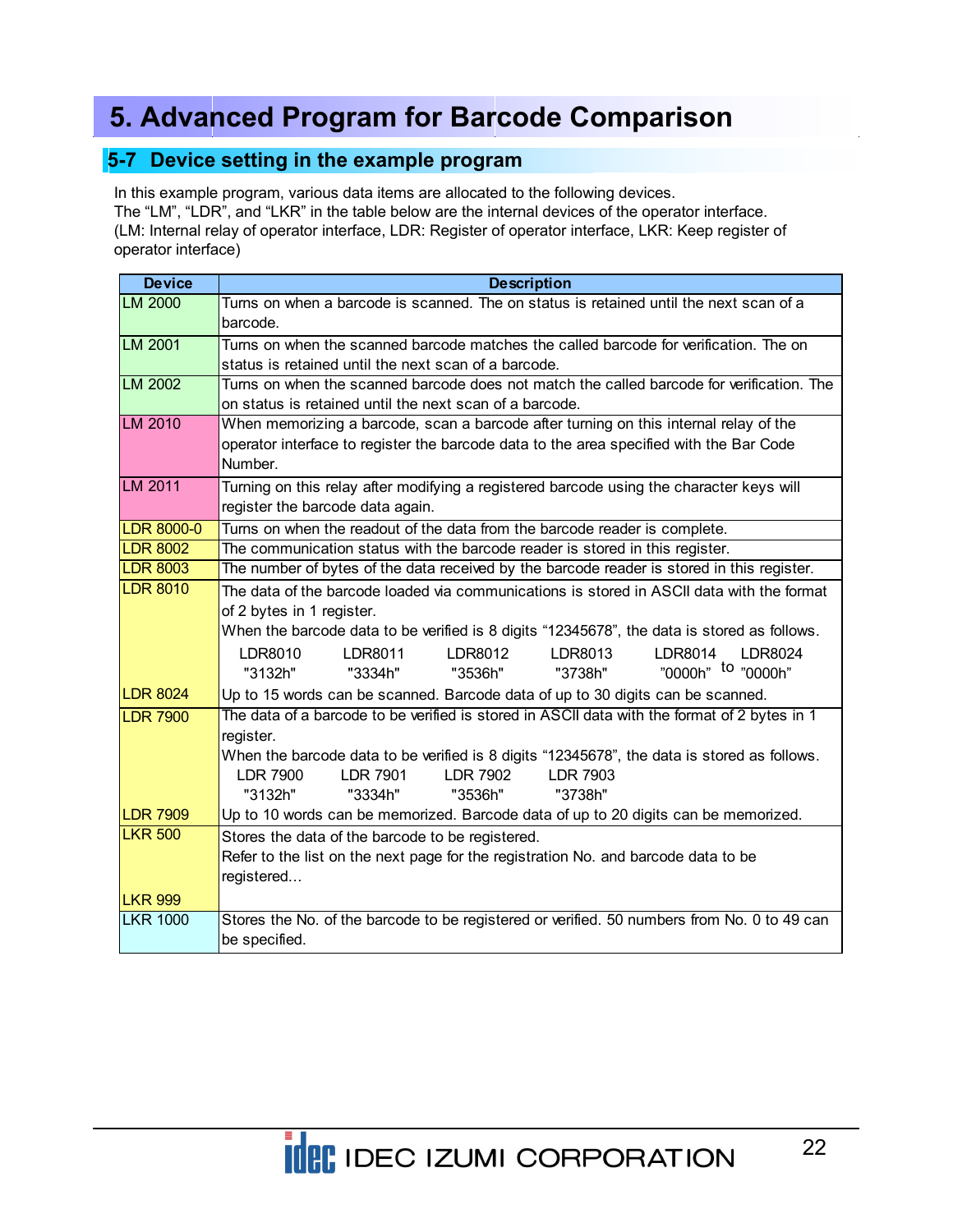#### **5-8 Storage location of the registration number and barcode data**

The following comparative table lists the storage locations of the barcode number and data in the operator interface when registering and verifying the data.

LKR is the storage location of data for data-retention within the operator interface, and it can retain data for approximately one month when the internal battery of the operator interface is on a full charge.

| <b>No</b>       |               | <b>Device</b> |               | No |               | <b>Device</b> |               | No |               | <b>Device</b> |               |
|-----------------|---------------|---------------|---------------|----|---------------|---------------|---------------|----|---------------|---------------|---------------|
| $\mathbf 0$     | <b>LKR500</b> | to            | <b>LKR509</b> | 20 | <b>LKR700</b> | to            | <b>LKR709</b> | 40 | <b>LKR900</b> | to            | <b>LKR909</b> |
| 1               | <b>LKR510</b> | to            | <b>LKR519</b> | 21 | <b>LKR710</b> | to            | <b>LKR719</b> | 41 | <b>LKR910</b> | to            | <b>LKR919</b> |
| $\overline{2}$  | <b>LKR520</b> | to            | <b>LKR529</b> | 22 | <b>LKR720</b> | to            | <b>LKR729</b> | 42 | <b>LKR920</b> | to            | <b>LKR929</b> |
| 3               | <b>LKR530</b> | to            | <b>LKR539</b> | 23 | <b>LKR730</b> | to            | <b>LKR739</b> | 43 | <b>LKR930</b> | to            | <b>LKR939</b> |
| 4               | <b>LKR540</b> | to            | <b>LKR549</b> | 24 | <b>LKR740</b> | to            | <b>LKR749</b> | 44 | <b>LKR940</b> | to            | <b>LKR949</b> |
| 5               | <b>LKR550</b> | to            | <b>LKR559</b> | 25 | <b>LKR750</b> | to            | <b>LKR759</b> | 45 | <b>LKR950</b> | to            | <b>LKR959</b> |
| $6\phantom{1}6$ | <b>LKR560</b> | to            | <b>LKR569</b> | 26 | <b>LKR760</b> | to            | <b>LKR769</b> | 46 | <b>LKR960</b> | to            | <b>LKR969</b> |
| $\overline{7}$  | <b>LKR570</b> | to            | <b>LKR579</b> | 27 | <b>LKR770</b> | to            | <b>LKR779</b> | 47 | <b>LKR970</b> | to            | <b>LKR979</b> |
| 8               | <b>LKR580</b> | to            | <b>LKR589</b> | 28 | <b>LKR780</b> | to            | <b>LKR789</b> | 48 | <b>LKR980</b> | to            | <b>LKR989</b> |
| $9\,$           | <b>LKR590</b> | to            | <b>LKR599</b> | 29 | <b>LKR790</b> | to            | <b>LKR799</b> | 49 | <b>LKR990</b> | to            | <b>LKR999</b> |
| 10              | <b>LKR600</b> | to            | <b>LKR609</b> | 30 | <b>LKR800</b> | to            | <b>LKR809</b> |    |               |               |               |
| 11              | <b>LKR610</b> | to            | <b>LKR619</b> | 31 | <b>LKR810</b> | to            | <b>LKR819</b> |    |               |               |               |
| 12              | <b>LKR620</b> | to            | <b>LKR629</b> | 32 | <b>LKR820</b> | to            | <b>LKR829</b> |    |               |               |               |
| 13              | <b>LKR630</b> | to            | <b>LKR639</b> | 33 | <b>LKR830</b> | to            | <b>LKR839</b> |    |               |               |               |
| 14              | <b>LKR640</b> | to            | <b>LKR649</b> | 34 | <b>LKR840</b> | to            | <b>LKR849</b> |    |               |               |               |
| 15              | <b>LKR650</b> | to            | <b>LKR659</b> | 35 | <b>LKR850</b> | to            | <b>LKR859</b> |    |               |               |               |
| 16              | <b>LKR660</b> | to            | <b>LKR669</b> | 36 | <b>LKR860</b> | to            | <b>LKR869</b> |    |               |               |               |
| 17              | <b>LKR670</b> | to            | <b>LKR679</b> | 37 | <b>LKR870</b> | to            | <b>LKR879</b> |    |               |               |               |
| 18              | <b>LKR680</b> | to            | <b>LKR689</b> | 38 | <b>LKR880</b> | to            | LKR889        |    |               |               |               |
| 19              | <b>LKR690</b> | to            | <b>LKR699</b> | 39 | <b>LKR890</b> | to            | <b>LKR899</b> |    |               |               |               |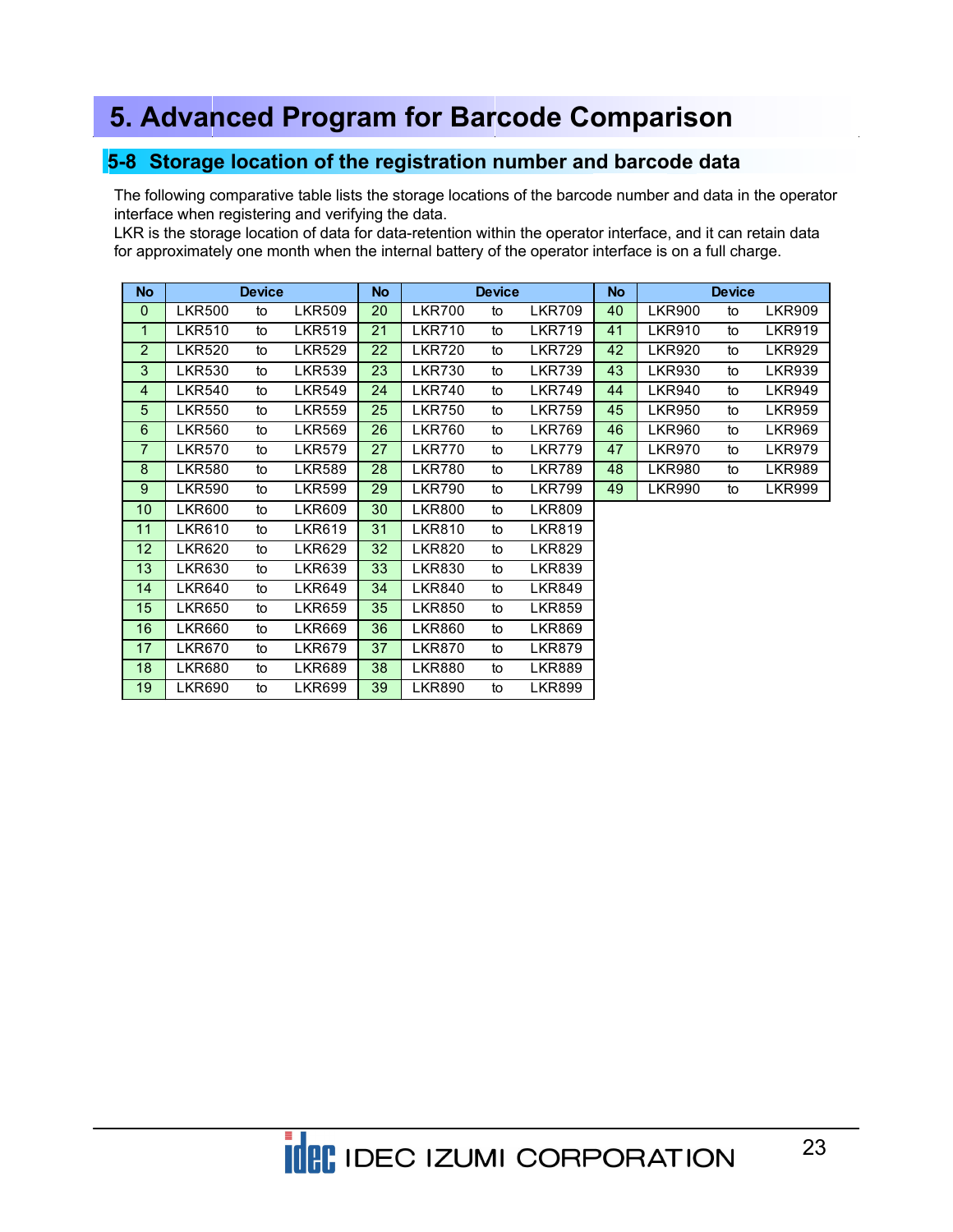#### **5-9 Using the results of barcode detections**

This section describes how to develop the Advanced Barcode Comparison Application Program to actual comparative outputs of your PLC. (Make sure that the barcode reader and HG series are connected as described in "1 System Configurations".)

- (1) Configure the User Communication settings up to the condition described in "3. User Communication settings" (page 7 to 10).
- (2) When HG is connected to a PLC, import "Screen 1" of this Advanced Barcode Comparison Application Program to the project being created on the HG unit.
- (3) Add the following programs in order to develop to the output devices of the PLC.

Example: Develop to the PLC output with "Bit Write Command" when the result is "OK". ON/OFF status of "LM2001"  $\rightarrow$  Turns ON "Q0".

|              | Bay\ ≒e\$S. ۞<br><b>Bit Write Command</b>         |              |
|--------------|---------------------------------------------------|--------------|
|              | Properties of Bit Write Command<br>$ \mathbf{x} $ |              |
|              | General Trigger Condition Comment                 |              |
| TriggerType: | $Bin16(+)$<br>Rising-edge<br>Data Type:<br>▼∣     |              |
| Device:      | $\Box$<br><b>LM 2001</b>                          |              |
|              |                                                   |              |
|              | Properties of Bit Write Command                   | $\mathbf{x}$ |
|              | General   Trigger Condition   Comment             |              |
| Comr         | <b>OUT PUT OK</b><br>Part Name:                   |              |
|              | Action Mode:<br>Momentary                         |              |
|              | <b>E</b><br>০০<br>Destination Device:             |              |
|              |                                                   |              |
|              |                                                   |              |
|              | Source Device-                                    |              |
|              | Device:<br>$\mathbb{Z}^2$                         |              |
|              | Transfer:                                         |              |
|              |                                                   |              |
|              |                                                   |              |
|              | OK.<br>Cancel<br>Help                             |              |